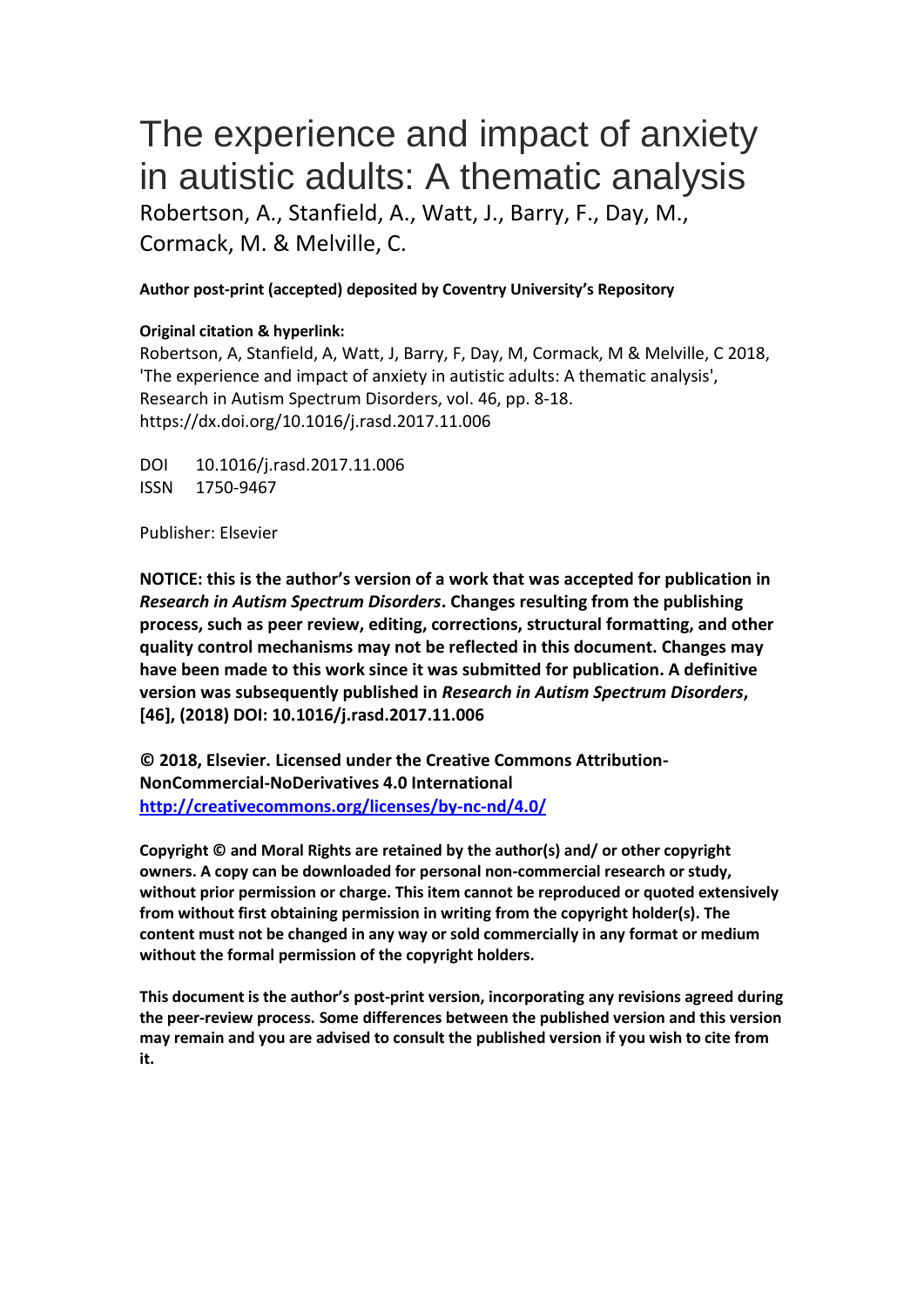The publisher's version of this paper is available at the following web address:

<https://doi.org/10.1016/j.rasd.2017.11.006>

This paper is licensed under a Creative Commons Attribution Non-Commercial No Derivatives

license (CC BY-NC-ND)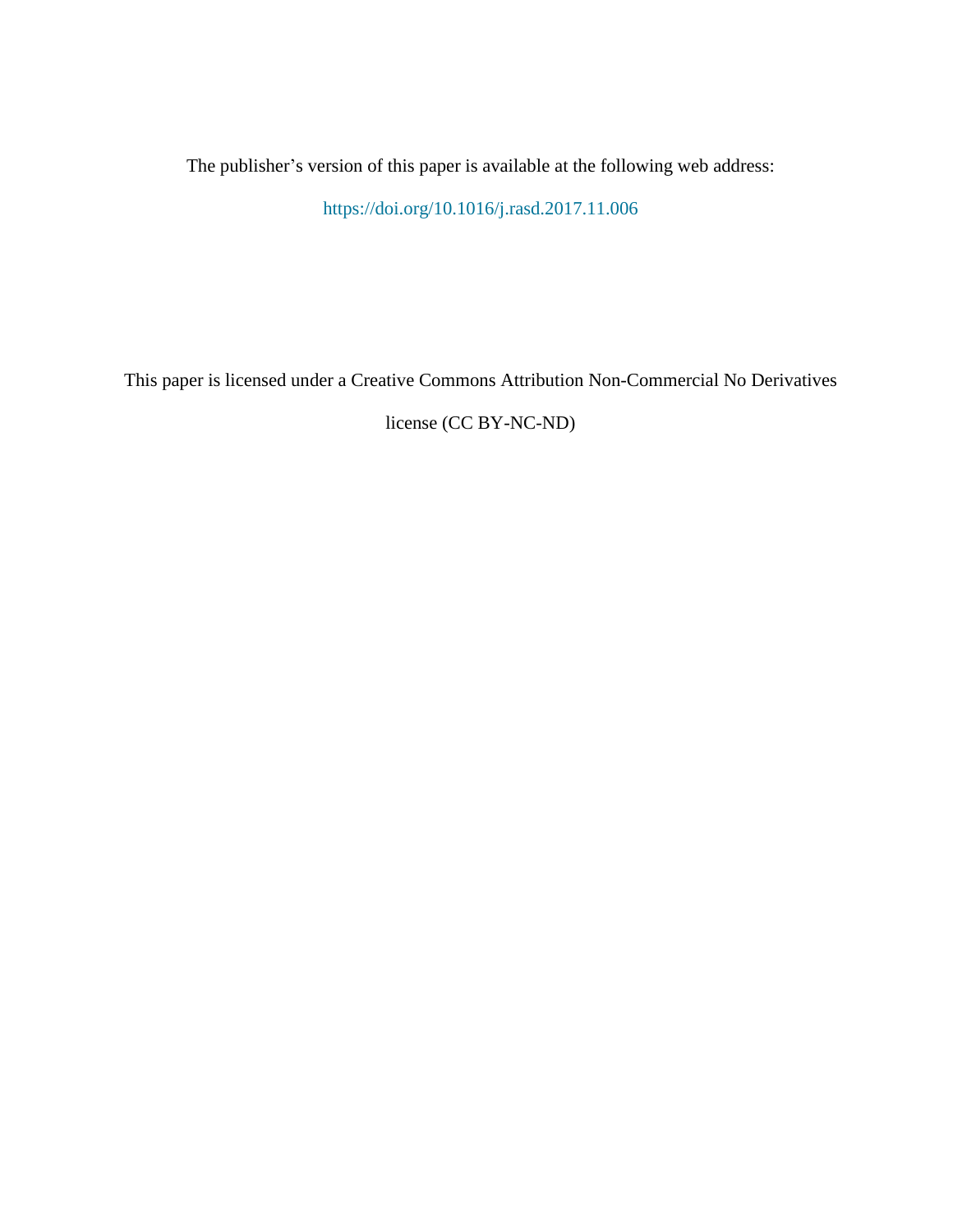The experience and impact of anxiety in autistic adults: A thematic analysis

Ashley E. Robertson<sup>1</sup>, Andrew C. Stanfield<sup>2</sup>, Jane Watt<sup>3</sup>, Fiona Barry<sup>3</sup>, Matthew Day<sup>4</sup>, Magnus Cormack<sup>5</sup>, Craig Melville<sup>1</sup>

<sup>1</sup> University of Glasgow

<sup>2</sup>University of Edinburgh and Patrick Wild Centre for Research into Autism

<sup>3</sup> NHS Lothian

- <sup>4</sup>Autism Initiatives Scotland
- <sup>5</sup> NHS Greater Glasgow and Clyde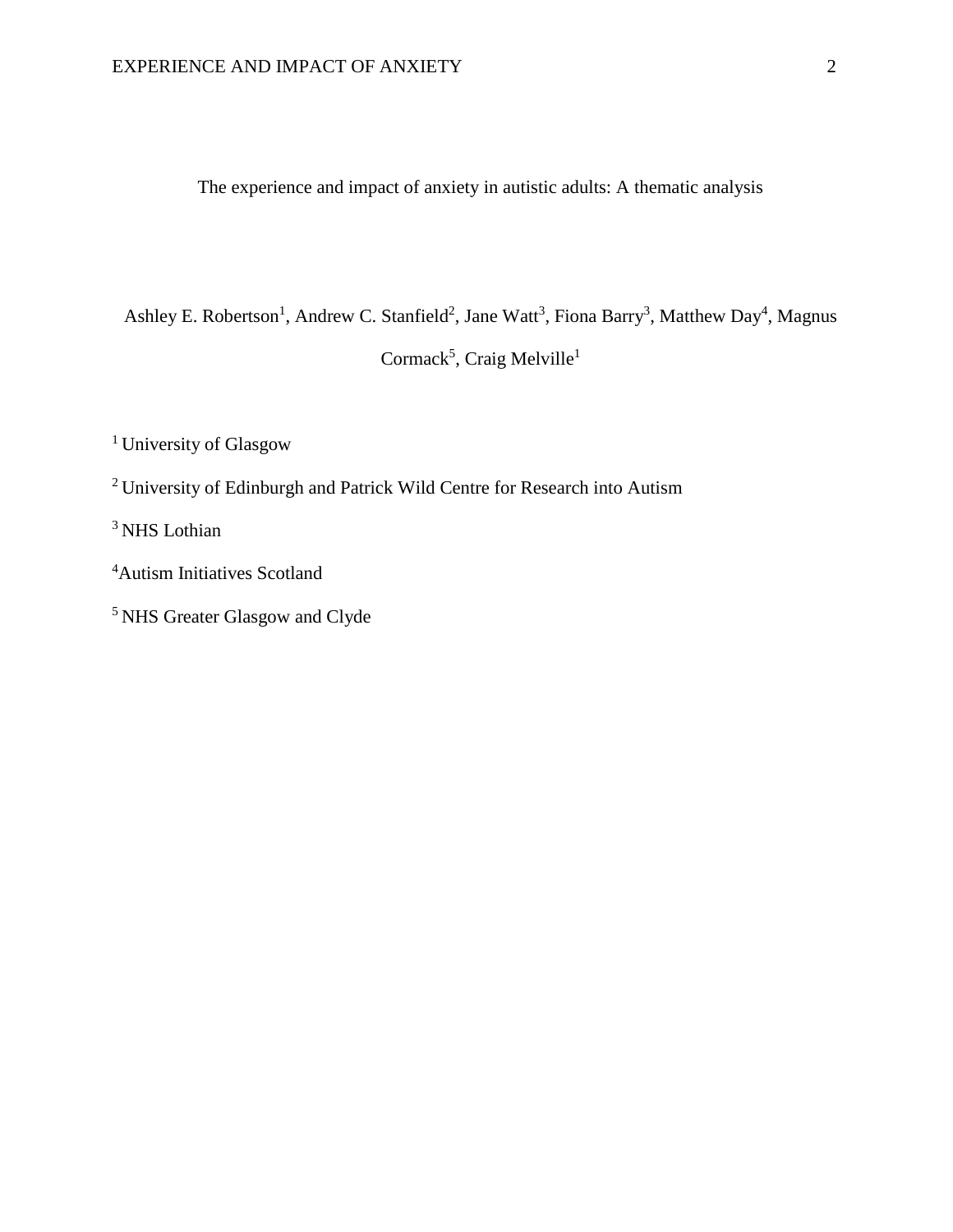#### Author Note

Ashley E. Robertson, Institute of Health and Wellbeing, University of Glasgow. Andrew C. Stanfield, Division of Psychiatry, University of Edinburgh and Patrick Wild Centre for Research into Autism. Jane Watt, Adult Mental Health Psychology Services, NHS Lothian. Fiona Barry, Adult Mental Health Psychology Services, NHS Lothian. Matthew Day, Autism Initiatives Scotland. Magnus Cormack, Adult Autism Additional Support Team, NHS Greater Glasgow and Clyde. Craig Melville, Institute of Health and Wellbeing, University of Glasgow.

Ashley E. Robertson is now at the Centre for Innovative Research Across the Life Course (CIRAL), Faculty of Health and Life Sciences, Coventry University.

This research was supported by a grant from the Scottish Government Autism Development Fund. We would like to thank the participants who took part in the interviews, as well as staff members from Autism Initiatives Scotland, NHS Greater Glasgow & Clyde and NHS Lothian, who helped with recruitment. We would like to thank Dr. Elaine Niven for her valuable comments on the manuscript, Dr. Fiona Mitchell for her suggestions related to the thematic analysis, and Simona Sankalaite for her assistance with the inter-rater reliability procedure

Correspondence regarding this article should be addressed to Ashley Robertson, Centre for Innovative Research Across the Life Course, Faculty of Health and Life Sciences, Coventry University, Priory Street, Coventry, CV1 5FB. Contact: [ac6765@coventry.ac.uk](mailto:ac6765@coventry.ac.uk) or ashleyerobertson@icloud.com.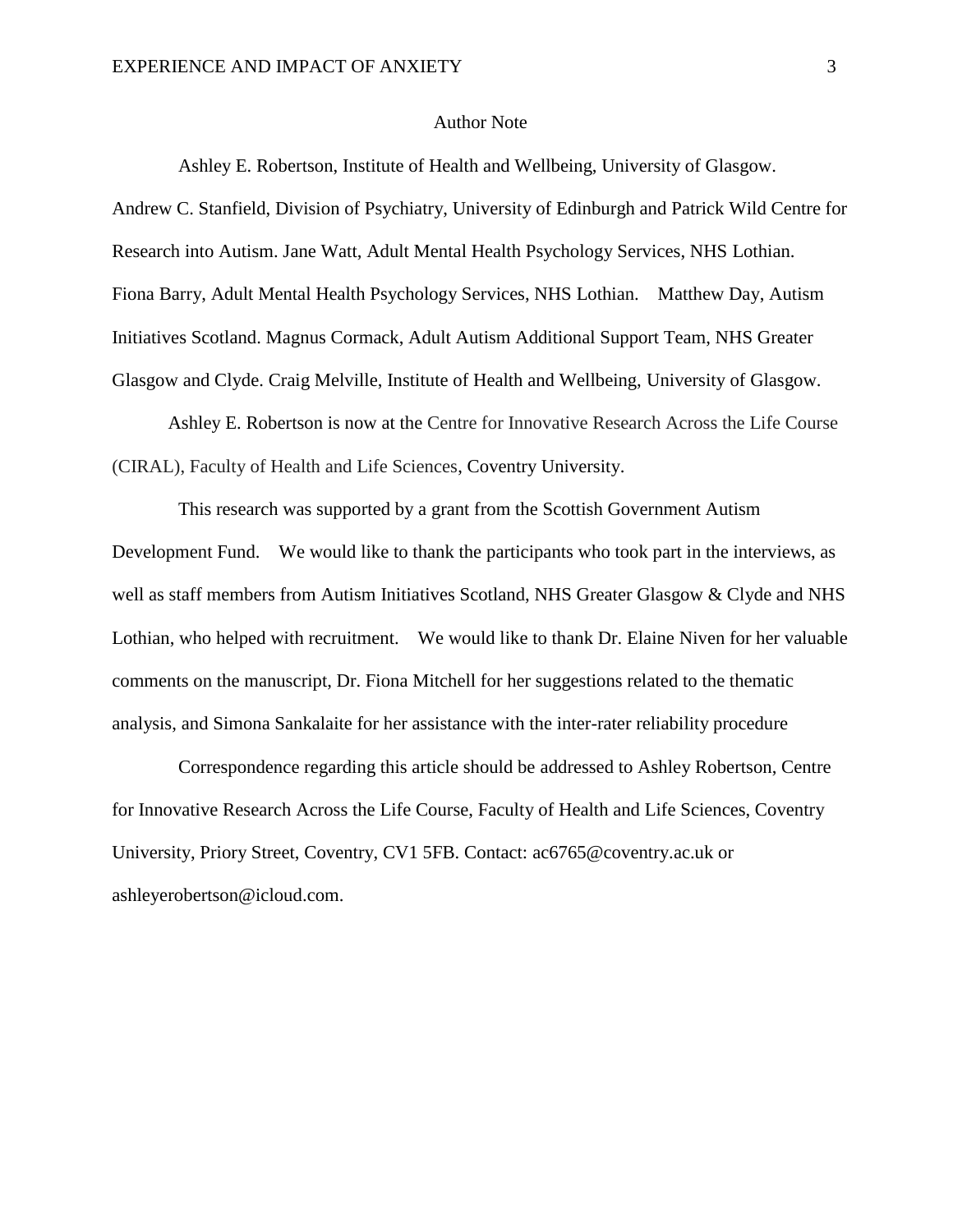#### Abstract

**Background:** A high proportion of individuals with Autism Spectrum Disorder (ASD) also meet criteria for anxiety disorders. Few studies have explored the experience and impact of anxiety in autistic adults using qualitative methods.

**Methods:** Seventeen semi-structured interviews with either autistic adults (n=10) or the supporters of adults with a diagnosis of ASD  $(n=7)$  were conducted. The data were analysed using thematic analysis.

**Results:** Three main themes were identified: contributing and mitigating factors, consequences and the management of anxiety.

**Discussion:** Findings highlighted the role that uncertainty plays in anxiety in autism, which supports existing theoretical accounts. Implications for clinical practice were discussed. These included ensuring that communication differences are minimised, and highlighting the importance of meaningfully including autistic people throughout the development and evaluation process of interventions for mental health.

Keywords: anxiety; thematic analysis; qualitative; Autism Spectrum Disorders; mental ill health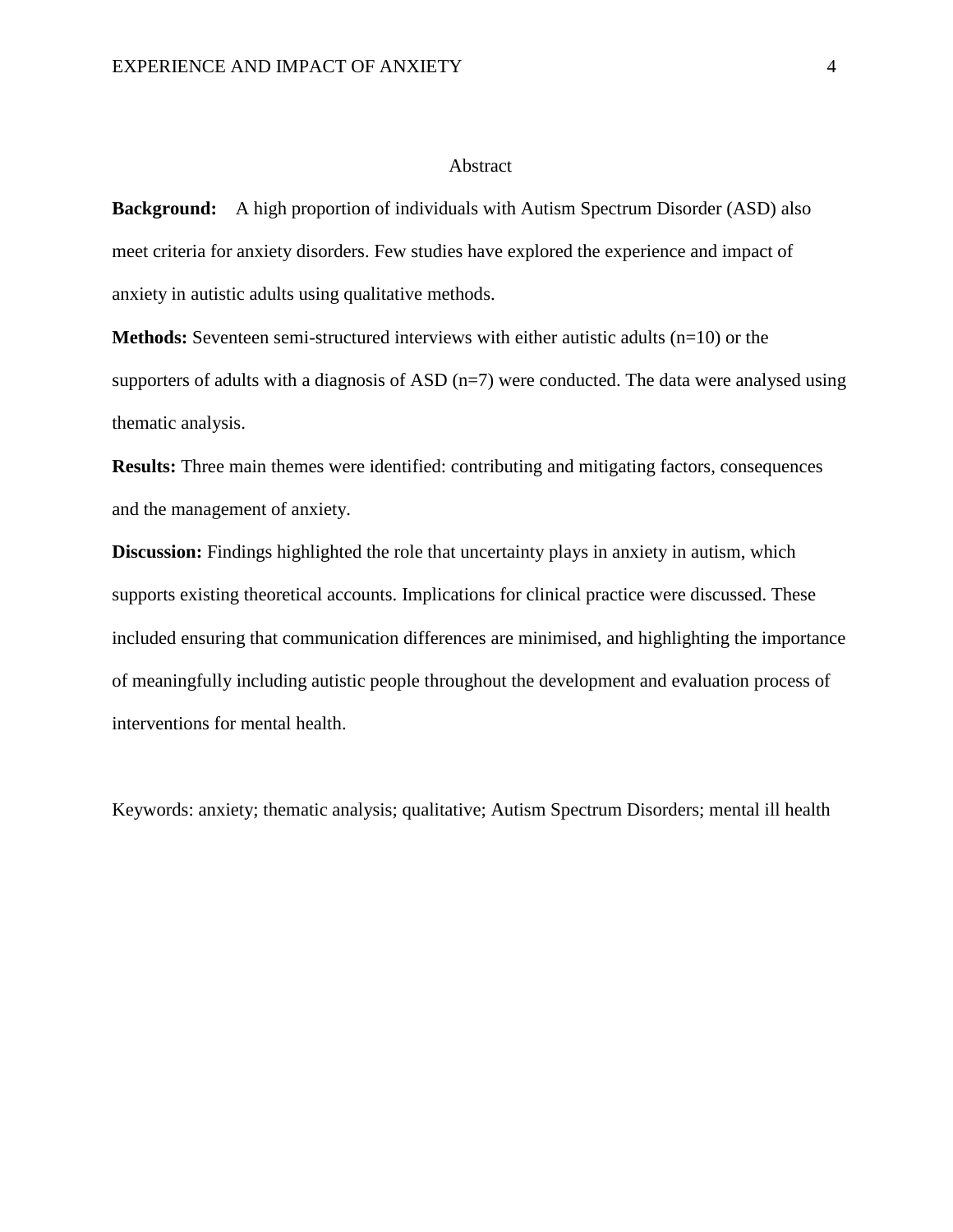The experience and impact of anxiety in autistic adults: A thematic analysis

A high proportion of children, adolescents and adults with a diagnosis of Autism Spectrum Disorders  $(ASD)^1$  also meet criteria for comorbid mental ill health (Joshi et al., 2010; Kim, Szatmari, Bryson, Streiner, & Wilson, 2000; Simonoff et al., 2008; Sukhodolsky et al., 2008; White, Oswald, Ollendick, & Scahill, 2009). Anxiety appears to be one of the most common comorbid mental ill health conditions in this population, with 42% of autistic children and adolescents meeting diagnostic criteria for anxiety disorders (Simonoff et al., 2008). Research interest in anxiety disorders and symptoms in autism has recently burgeoned, which may partially stem from the high prevalence of anxiety disorders experienced by individuals with ASD.

An emerging literature suggests that autistic people may also be more likely to experience anxiety symptoms (that may or may not meet diagnostic criteria for anxiety disorders) compared to individuals without ASD. White et al. (2009) conducted a review that investigated the prevalence of anxiety within children and adolescents with ASD. They reported that between 11% and 84% of children with ASD experienced some level of 'impairing anxiety', with a prevalence of diagnosed anxiety disorders ranging from 42% to 55% (Simonoff et al., 2008; de Bruin, Ferdinand, Meester, de Nijs, & Verheij, 2006). Kerns and Kendall (2012) published an updated review of the prevalence of anxiety in individuals with ASD, and all studies fell within White et al. (2009)'s original range for anxiety symptoms (11-84%). It should be noted that, of the 24 studies included in the review, only two reported data for individuals older than 19 years of age (Bakken et al., 2010; Hofvander et al., 2009), which illustrates the need to also focus on adults with ASD in future research (Howlin, 2000).

 $\overline{a}$ 

<sup>&</sup>lt;sup>1</sup> Please note that we use both identity-first (e.g. 'autistic individual') and person-first (e.g. 'individual with autism') language in this article. This is in response to recent discussions concerning preferences of terminology in autism (e.g. Kenny et al., 2016).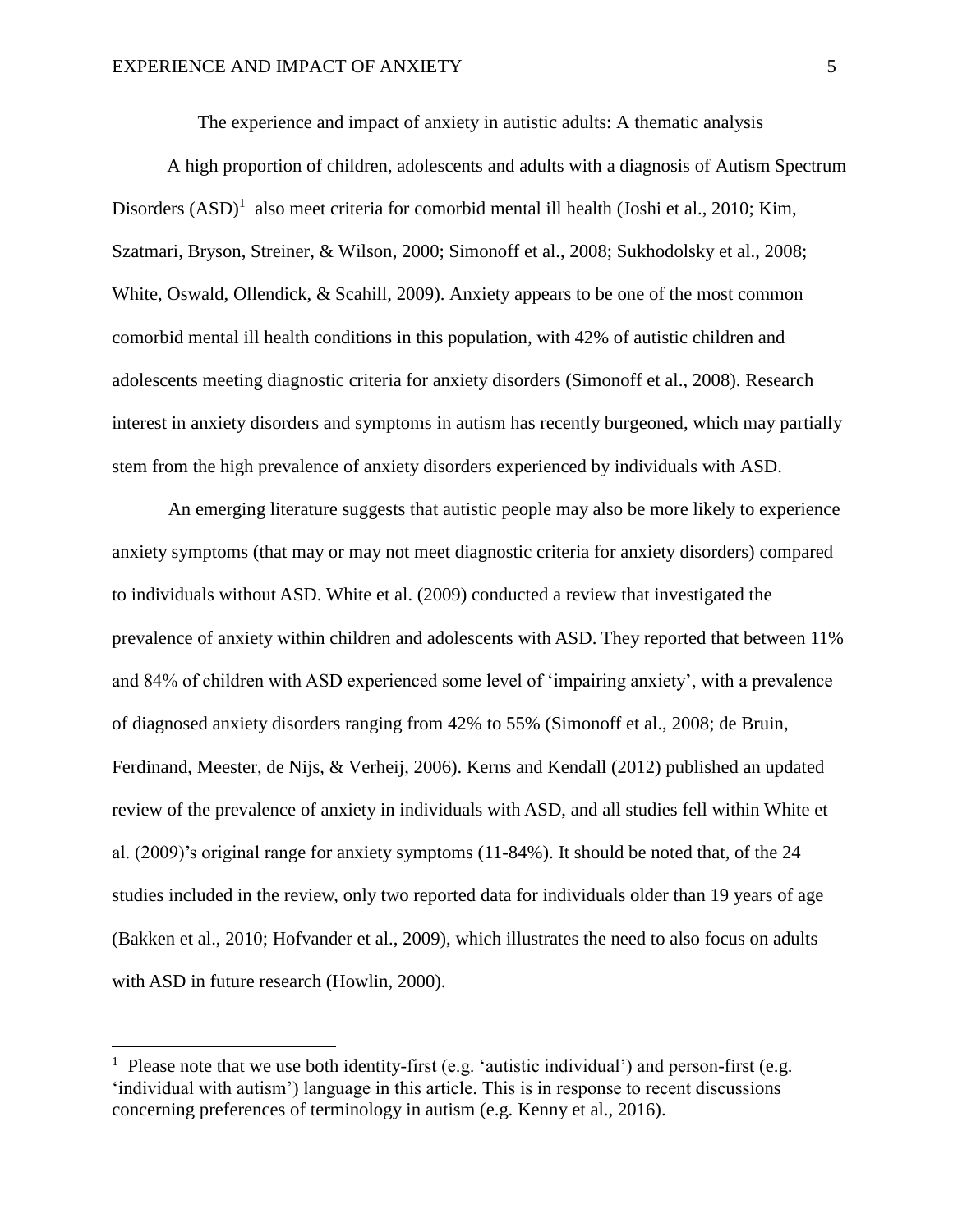Despite increasing evidence that a high proportion of autistic people experience anxiety, there is a lack of understanding about its impact and how best to manage it. Indeed, there is clear direction from the autistic community that focusing on mental health is key: interventions for mental health, and specifically anxiety, have been cited as being, respectively, the first and fourth most important priorities for research (Cusack & Sterry, 2016). There is evidence that anxiety is associated with lower levels of quality of life, at least in children with ASD (van Steensel, Bögels & Dirksen, 2012); gaining a clearer understanding of the nature of anxiety in autism in adulthood, and how it can be managed, is therefore crucial.

There is an on-going debate about the relationship between anxiety and ASD, which Kerns and Kendall (2012) summarised within their review. Specifically, they discussed three distinctions that should be considered:

- a. Are anxiety and ASD distinct disorders?
- b. If anxiety and ASD are independent disorders, do anxiety symptoms in ASD manifest any differently to anxiety symptoms in individuals without ASD?
- c. If they are truly comorbid, is it the case that ASD predisposes to anxiety disorders, or that they are covariants?

The authors concluded that anxiety and ASD do appear to be distinct. One observation that supports this conclusion is that anxiety is not present in every individual with ASD (White et al., 2009). However, they also suggested that there appears to be an increased prevalence and, to a certain extent, an atypical presentation of anxiety in ASD, which would be indicative of an ASDrelated variant of anxiety. In terms of the final distinction listed above, Kerns and Kendall reported that there is initial support for the hypothesis that ASD may contribute in some way to the development of anxiety disorders in ASD, but that a great deal of additional research is needed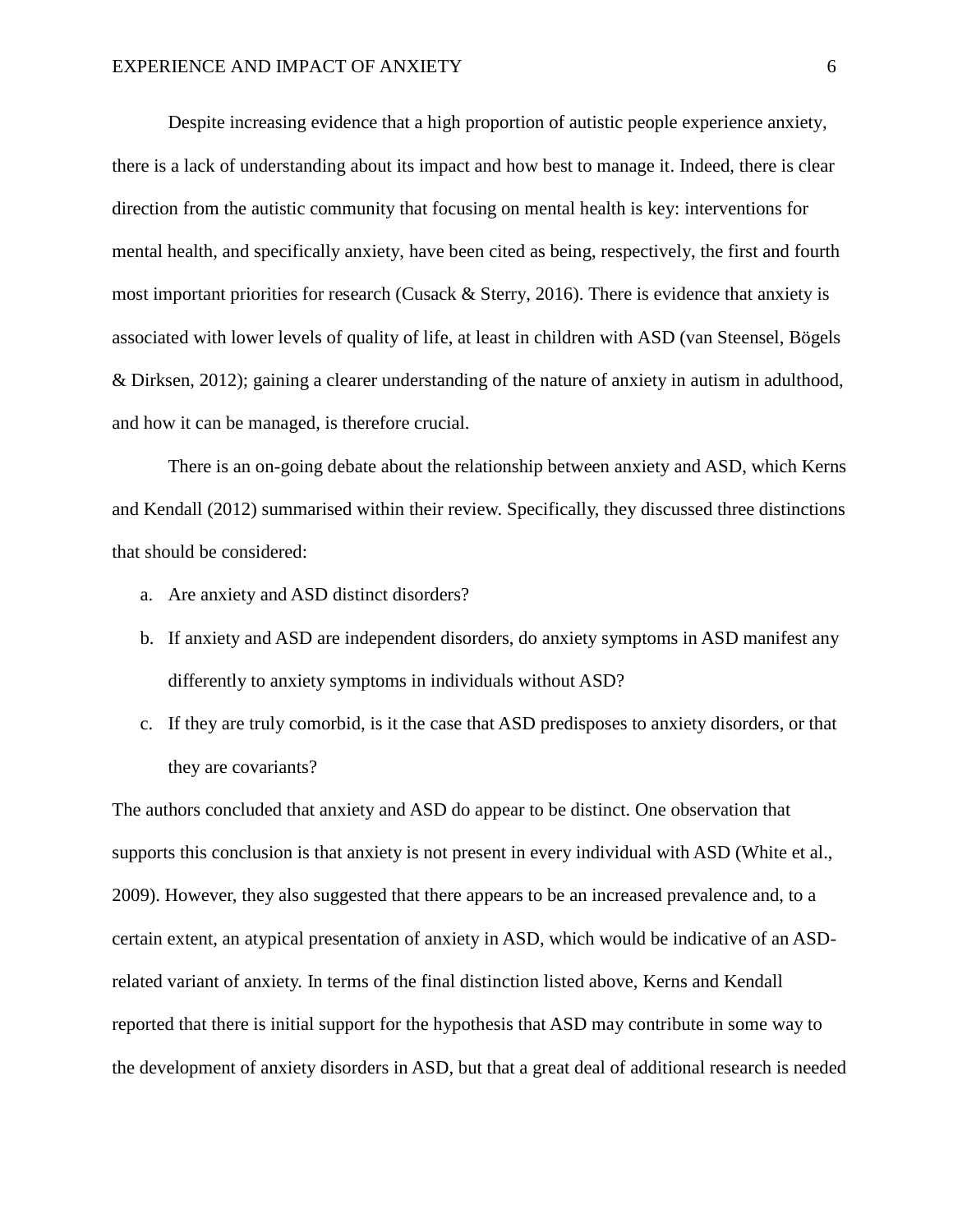to clarify their relationship. Finally, they reported that it is likely that there could be multiple characterisations of anxiety and ASD, given the heterogeneity of the manifestations of anxiety within this disorder.

## Q**ualitative studies**

While quantitative studies allow us to test specific hypotheses and facilitate comparison, they leave the underlying reasons for the behaviour that we observe poorly understood. Utilising qualitative methodologies can allow researchers to gain a comprehensive understanding of human behaviour by improving our understanding of the 'lived experience', as well as by elucidating underlying reasons and motivations (Willig, 2013). Accounts that investigate the experience of autistic people can be invaluable, in terms of providing insight into the subjective 'autistic experience'; a better understanding of the nature and experience of anxiety in individuals with ASD would help support the development of potential anxiety management interventions (Gillott & Standen, 2007).

In a rare implementation of a qualitative approach to the investigation of anxiety in adults with ASD, Trembath, Germano, Johanson, and Dissanayake (2012) conducted two focus groups consisting of young autistic adults, parents and professionals. They used thematic analysis (Braun & Clarke, 2006) to analyse three aspects of anxiety in ASD: the triggers (what causes anxiety), consequences (what happens once anxiety has been triggered) and solutions (which anxietyreducing strategies work). Three main themes (consisting of ten sub-themes) were identified. The first theme was 'sources of anxiety'; a variety of different triggers, which arose through everyday situations, were identified. The second theme was 'the experience of anxiety: dissociation and dislocation', which consisted of sub-themes encapsulating both the dynamics of anxiety (e.g. the nature of the onset) and its impact on the young autistic adults as well as others. The final theme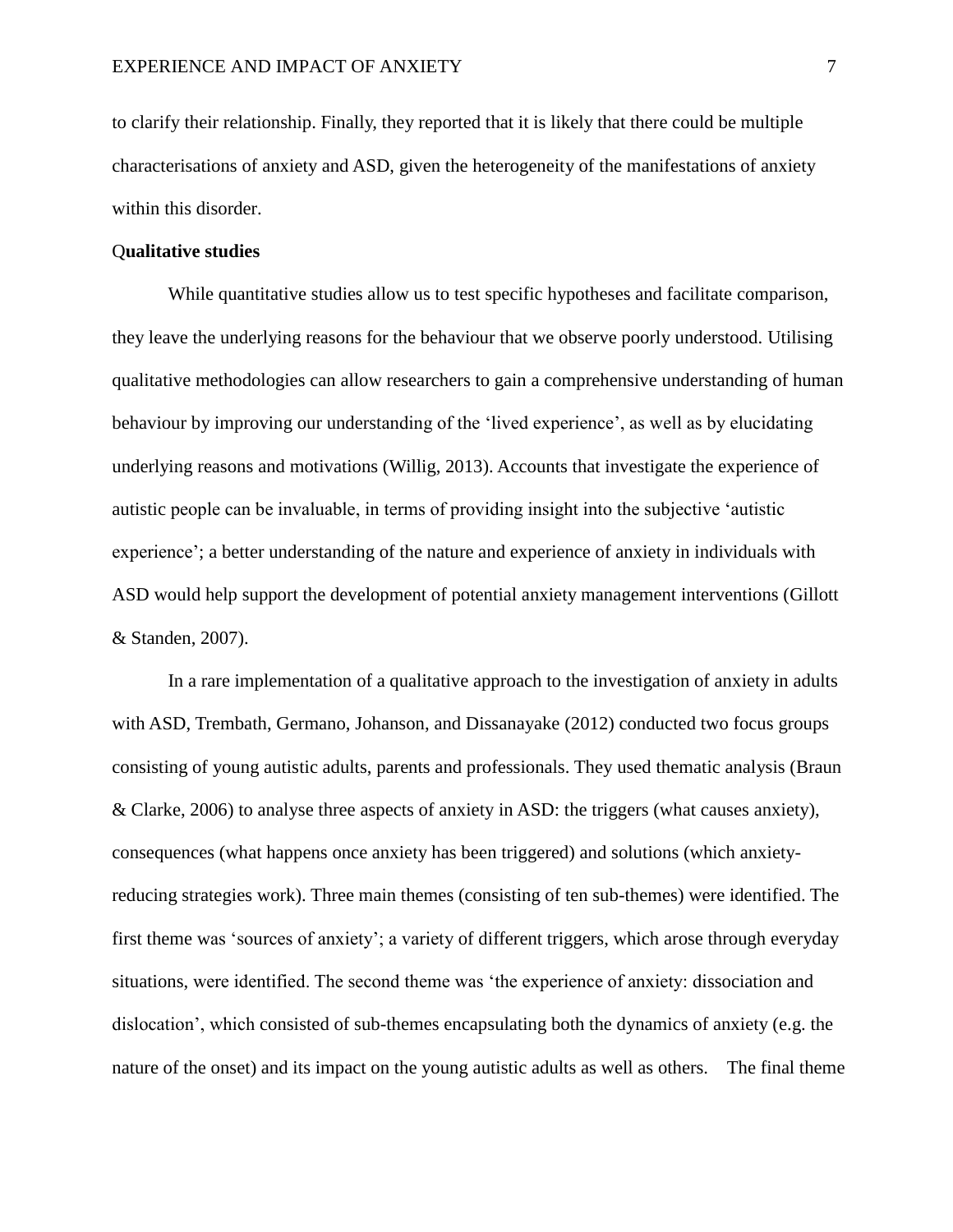was 'living and coping with anxiety', which comprised both preventative and management strategies. Trembath et al. (2012) concluded that both individual and environmental factors are important when trying to support young people with ASD who also have anxiety.

## **The current study**

This study reports the findings from a series of semi-structured interviews with autistic adults as well as supporters of adults with a diagnosis of ASD (either a partner or a parent). Our aim was to explore how adults with ASD experience anxiety, and the impact that this has on their lives. The rationale for the study was threefold: firstly, we were keen to explore anxiety in autistic adults across the lifespan in their own words, as well as from the perspective of their supporters. This further extends Trembath et al. (2012), as they focused on adults younger than 35 years old. Secondly, as far as we are aware, there have been no qualitative studies investigating anxiety in autism using semi-structured interviews. Although focus groups and interviews are both good data collection methods for qualitative data, there is evidence that individual interviews tend to elicit a broader range of discussion points (Guest, Namey, Taylor, Eley, & McKenna, 2017). Again, this further extends the previous investigation conducted by Trembath et al. (2012). Finally, the study provides insight into the experiences of anxiety in autism. This gave autistic adults the opportunity to express what anxiety means to them, and to detail its impact upon their lives. Therefore, it provides vital information for clinicians that are working with autistic adults, and makes a clear contribution to the on-going debate about the nature of anxiety in autism (e.g. Kerns & Kendall, 2012).

#### **Method**

#### **Participants**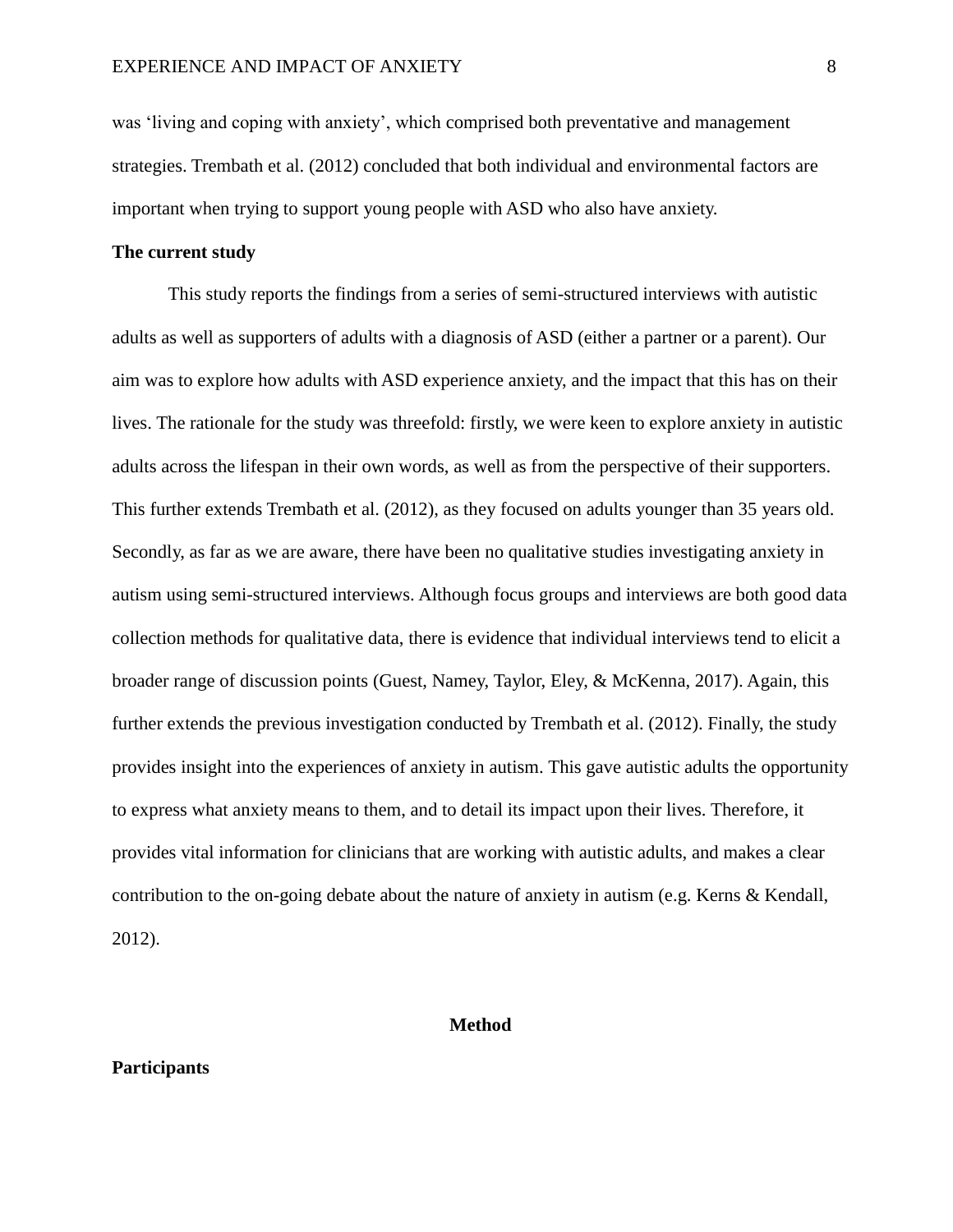Pseudonyms were generated for all participants, and all other potentially identifying details (e.g. locations) removed. In order to be eligible for inclusion in the study, participants with ASD had to be over the age of 18, report experiencing anxiety symptoms, and have a diagnosis of Autism, ASD or Asperger syndrome from a clinical psychologist or psychiatrist. The advert for the study specifically mentioned experiencing anxiety symptoms; this could be currently or in the past. Participants were then asked about this experience during the interview itself, and were asked about any interventions that they had received for anxiety. Supporters were required to be the partner or parent of an adult with a diagnosis of autism or Asperger syndrome, and who also reported that the adult they supported experienced significant anxiety symptoms. As with the adults with ASD, we specifically asked for people who supported adults that a) had a diagnosis of autism or Asperger syndrome, and b) had elevated levels of anxiety. Clinical diagnoses were not independently confirmed prior to participation in this study. For participants recruited through the third sector, we relied on confirmation of diagnosis from our gatekeeper. All participants, apart from one, had obtained their diagnosis prior to the interview. In the case of this participant, he was awaiting diagnosis at the time of interview; this was followed up six months later, where it was confirmed that he had, indeed, received a diagnosis of Asperger syndrome from a Psychiatrist. His data was therefore included in the analysis. All participants recruited through the NHS were sourced from local post-diagnostic services, and therefore everyone had a diagnosis from a Clinical Psychologist or Psychiatrist.

**Autistic adults.** Ten autistic adults were recruited from local third- and health-sector organisations. Participants were provided with an overview of the study and asked to contact the first author (AR) if they were interested in participating. A stratified sampling technique was used, where a balance of genders (male  $(n=5)$ , female  $(n=5)$ ), location (rural  $(n=5)$ , urban  $(n=5)$ ) and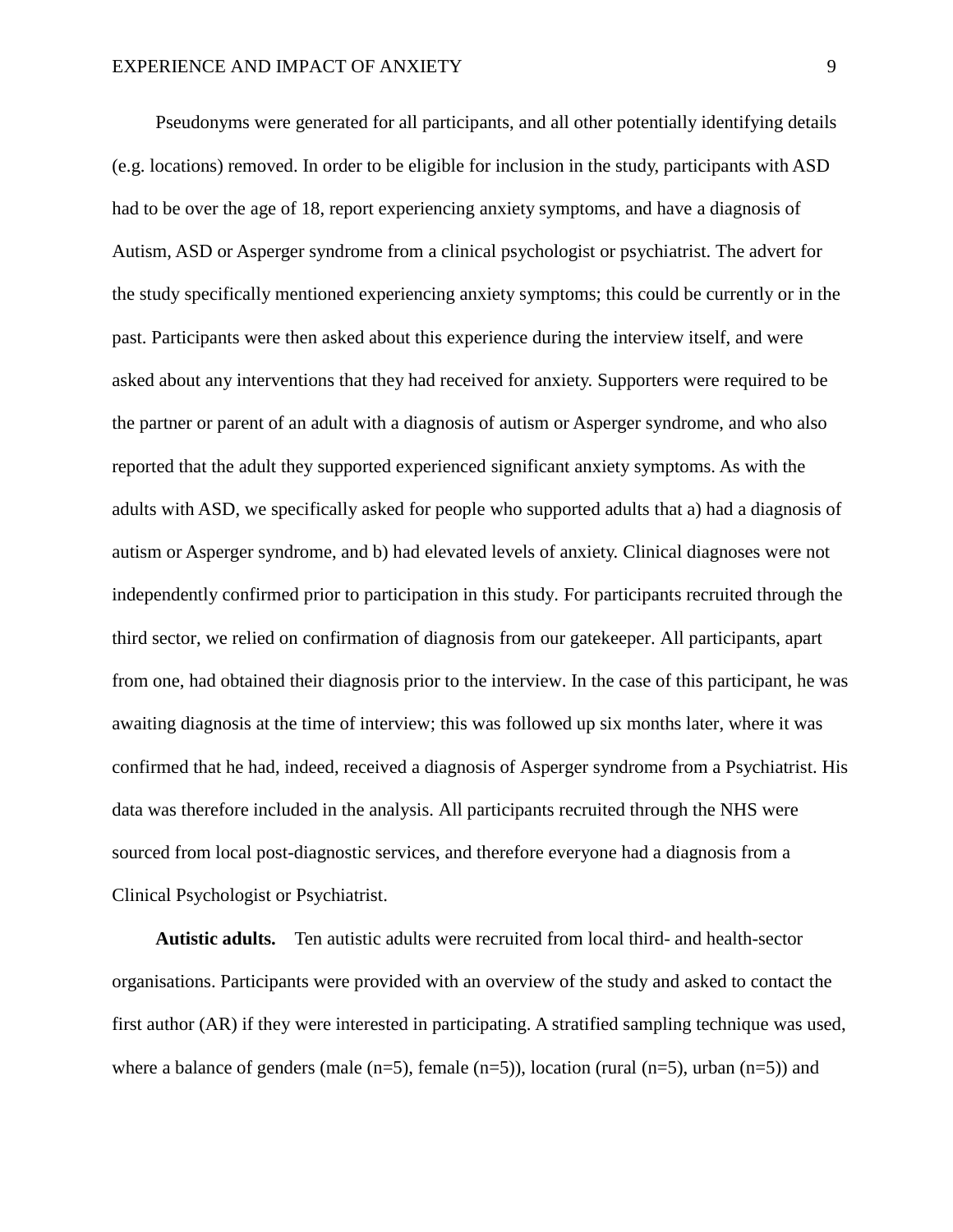age (18-40 years (n=4),  $41+$  years (n=6)) was sought. Participants ranged from 19 to 60 years old (M: 40 years; SD: 11.91 years), and had experienced a variety of treatments for anxiety. Further characteristics of the participants with ASD, including self-reported details of types of anxiety intervention experienced, are contained in Table 1.

# *Table 1 around here*

**Supporters.** Seven supporters of adults with ASD were recruited from third-sector organisations, and participants were asked to contact AR if they wished to participate in the study. Again, a stratified sampling technique was used, where a balance of type of supporter (parent  $(n=2)$ , partner  $(n=5)$ ) and location (rural  $(n=2)$ , urban  $(n=5)$ ) was sought. Autistic adults that were supported ranged from 24 to 65 years old (M: 40.38 years; SD: 16.06 years), and had experienced a variety of treatments for anxiety. Further characteristics of the supporters and the people they support, including second-hand recollections of types of anxiety intervention experienced, are contained in Table 2.

#### *Table 2 around here*

#### **Procedure**

Triangulation of data sources is an important concept in qualitative research, allowing researchers to explore areas of agreement and disagreement across different groups (Carter, Bryant-Lukosius, DiCenso, Blythe, & Neville, 2014). Therefore, we recruited multiple informants (i.e. individuals with ASD, partners, and parents) so we could explore the concept of anxiety in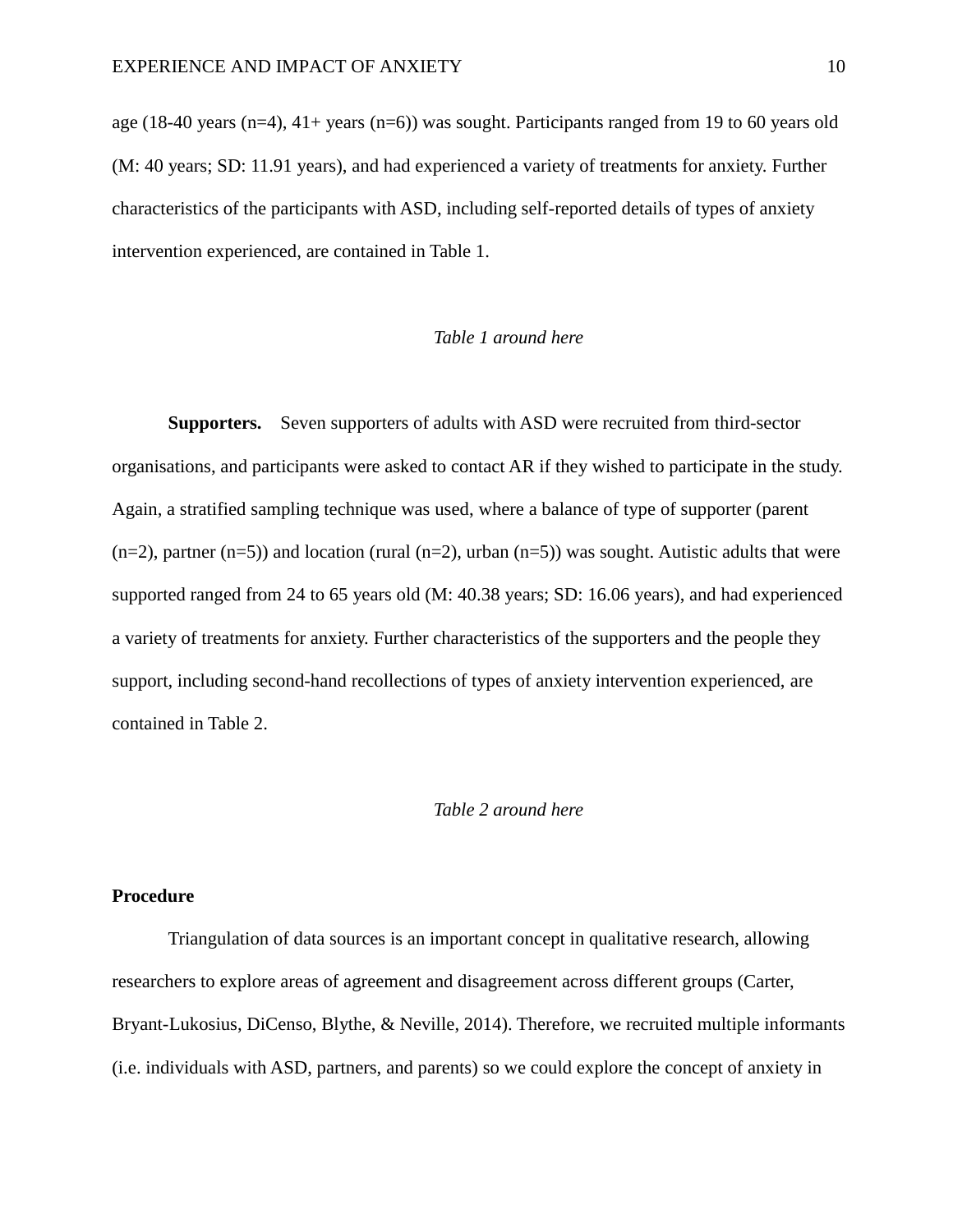ASD from different perspectives. In order to ensure that participants were comfortable before the interview, they were offered the opportunity to meet with the researcher beforehand, to go through what would be expected during the interview and what would happen with the data that was collected. It also meant that the interviewer (AR) had the opportunity to develop a rapport with the participants, which is important when conducting qualitative interviews with participants with ASD (Cridland, Jones, Caputi, & Magee, 2015).

All interviews were held at a time and in a location preferred by each participant (which included home environments and local NHS facilities). In the interviews with autistic adults, participants were asked about their experience of anxiety, the impact that anxiety had on their lives, as well as questions surrounding the management of anxiety, and the barriers that autistic people face in terms of accessing help for their anxiety. Interviews were slightly adapted for supporters, who were asked questions related to their perception of how the person they supported experienced anxiety, the impact of anxiety on both the individual and themselves, the management of anxiety, and barriers for accessing help. Interviews were semi-structured in nature, which meant that participants were asked the same key questions, while allowing for flexibility to follow up on points as they emerged. AR developed the interview schedule after discussion with CM and extensive review of the anxiety in autism literature. It was subsequently refined after discussion with the rest of the project team. Both interview schedules were thereafter presented to our project steering group (consisting of two autistic adults with anxiety, supporters of adults with a diagnosis of autism and anxiety, healthcare providers, and staff member from Autism Initiatives Scotland). The schedule was revised a final time to reflect the suggestions made by the steering group. The key questions asked in the interviews are included in Supplementary Materials.

#### **Data Analysis**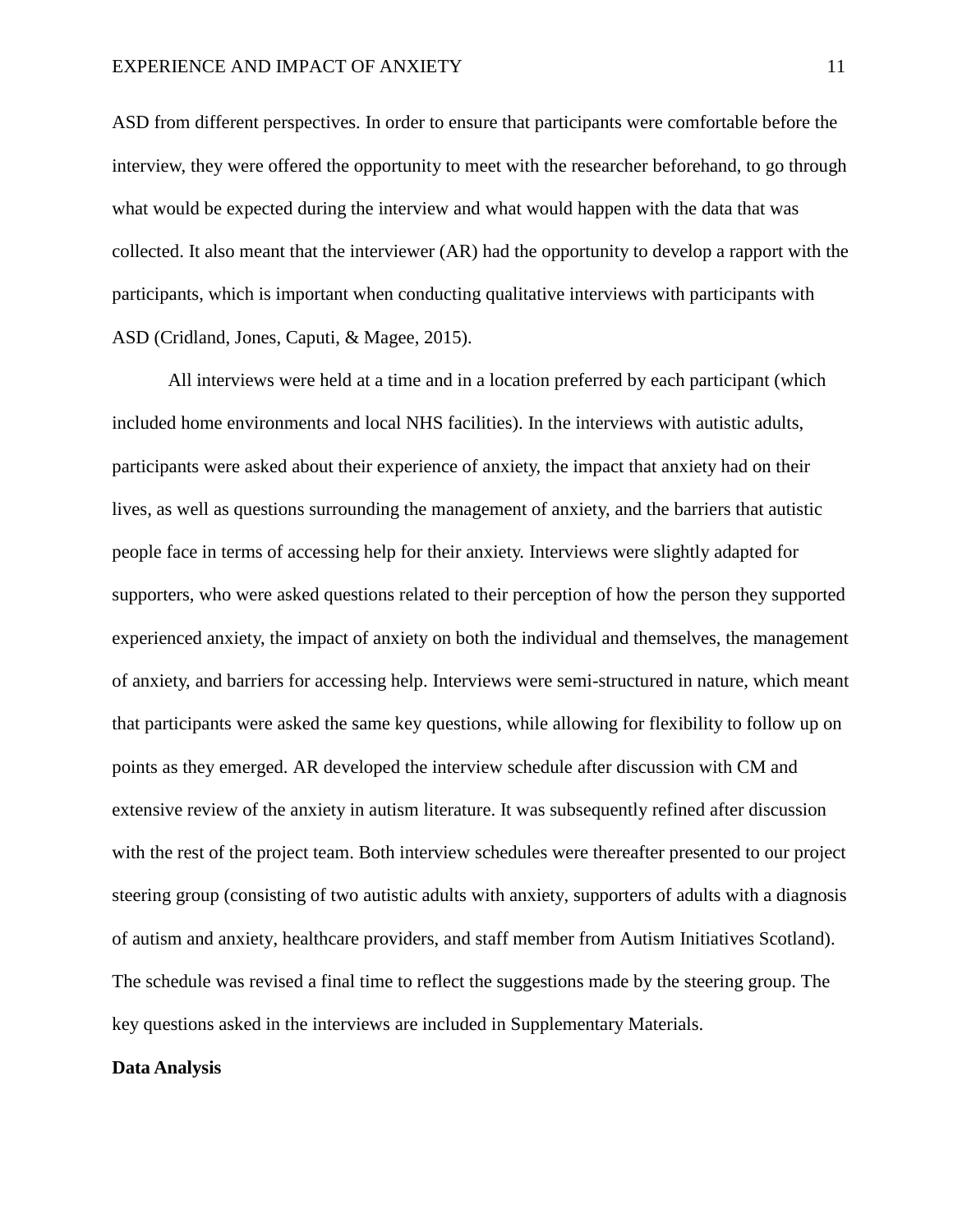All interviews were conducted and audio-recorded by AR and then professionally transcribed. Thereafter, AR checked the accuracy of all transcripts by reading them alongside the original recording and making changes as appropriate. Data were analysed using thematic analysis as outlined by Braun and Clarke (2006). The analysis was conducted by AR, and consisted of six stages: familiarisation with the data, generating initial codes, searching for themes, reviewing themes, defining and naming themes and producing the report. Firstly, each transcript was read, with the first author noting potential themes and impressions of the data. Next, initial codes were generated based on the transcripts; these codes were then combined into preliminary themes. Finally, these themes were reviewed and refined, and extracts that illustrated them selected.

A realist theoretical framework was adopted in order to attempt to reflect the meaning of participants' reality. Themes were identified at a semantic level and were based on the explicit meaning of the data; AR did not seek to go beyond what had been said during the interviews. Therefore, we are able to be reasonably confident that our own knowledge and experience of working in the field of ASD and anxiety did not impact on the data coding process. Moreover, it should be noted that AR purposely did not read Trembath et al. (2012)'s paper until after the data analysis was complete; their findings therefore had no influence on the themes observed in the current study.

**Inter-rater reliability.** Codes were developed by AR and discussed with the rest of the members of the research group as coding developed. Thereafter, AR coded the full transcript and a voluntary Research Assistant (who had no other role in the study) coded 10% of every transcript. AR removed 10% of each transcript: the specific excerpt varied from interview to interview. The reason for this was to ensure that the full breadth of the interviews were included in the process, enabling comparison of the full range of codes, rather than a subset. The codes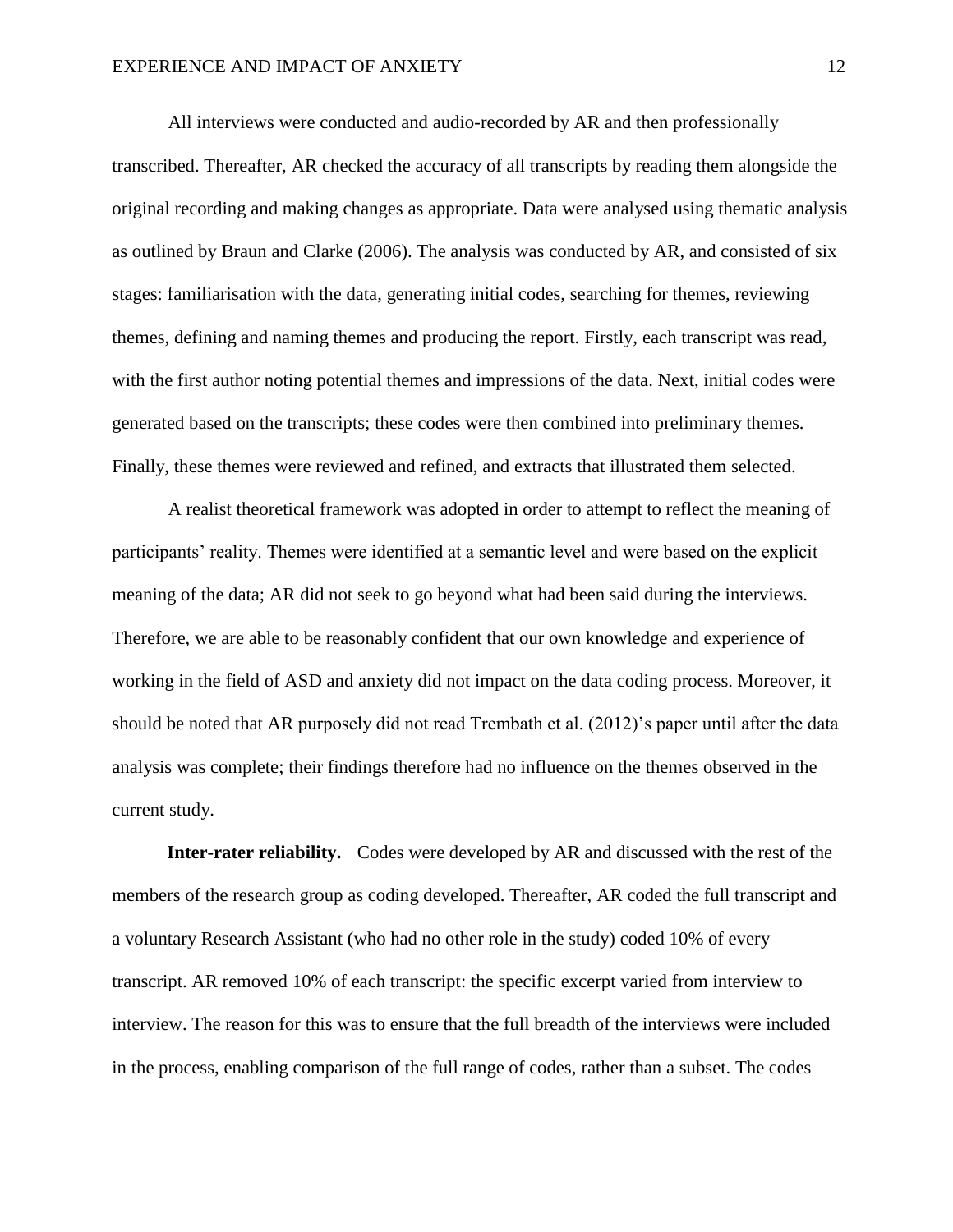were explained in detail before commencing the coding; both sets of excerpts were independently coded. A high level of agreement was observed between both sets of codes,  $\kappa = .980$ ,  $p < .001$ .

#### **Results**

The data generated by the semi-structured interviews revealed both variety and commonalities in the experiences and impact of anxiety in autistic adults. Three main themes emerged from these data: contributing and mitigating factors, consequences and the management of anxiety.

## **Theme 1: Contributing and mitigating factors to anxiety**

Participants identified a range of sources and exacerbators of anxiety, which resulted in anxiety symptoms reportedly occurring more frequently or being felt more intensely. Although numerous stressors were identified, uncertainty and change, and miscommunication were most consistently discussed throughout the whole dataset. In addition, feeling accepted was reported to help mitigate anxiety for the participants in our sample.

**Uncertainty and change.** Uncertainty and change were discussed extensively in terms of how they contributed to anxiety, by both groups of participants. Vicky described the difficulty that Ryan had with changing topics during a conversation:

*Anything in a conversation that he doesn't expect [is problematic], so if you change the subject then he says "why are you changing the subject?" or if I bring up something that he doesn't expect or doesn't want, he goes in a complete fury* Vicky went on to explain that change and uncertainty had a wide-ranging impact on Ryan, and that he found the increased uncertainty and change difficult when attending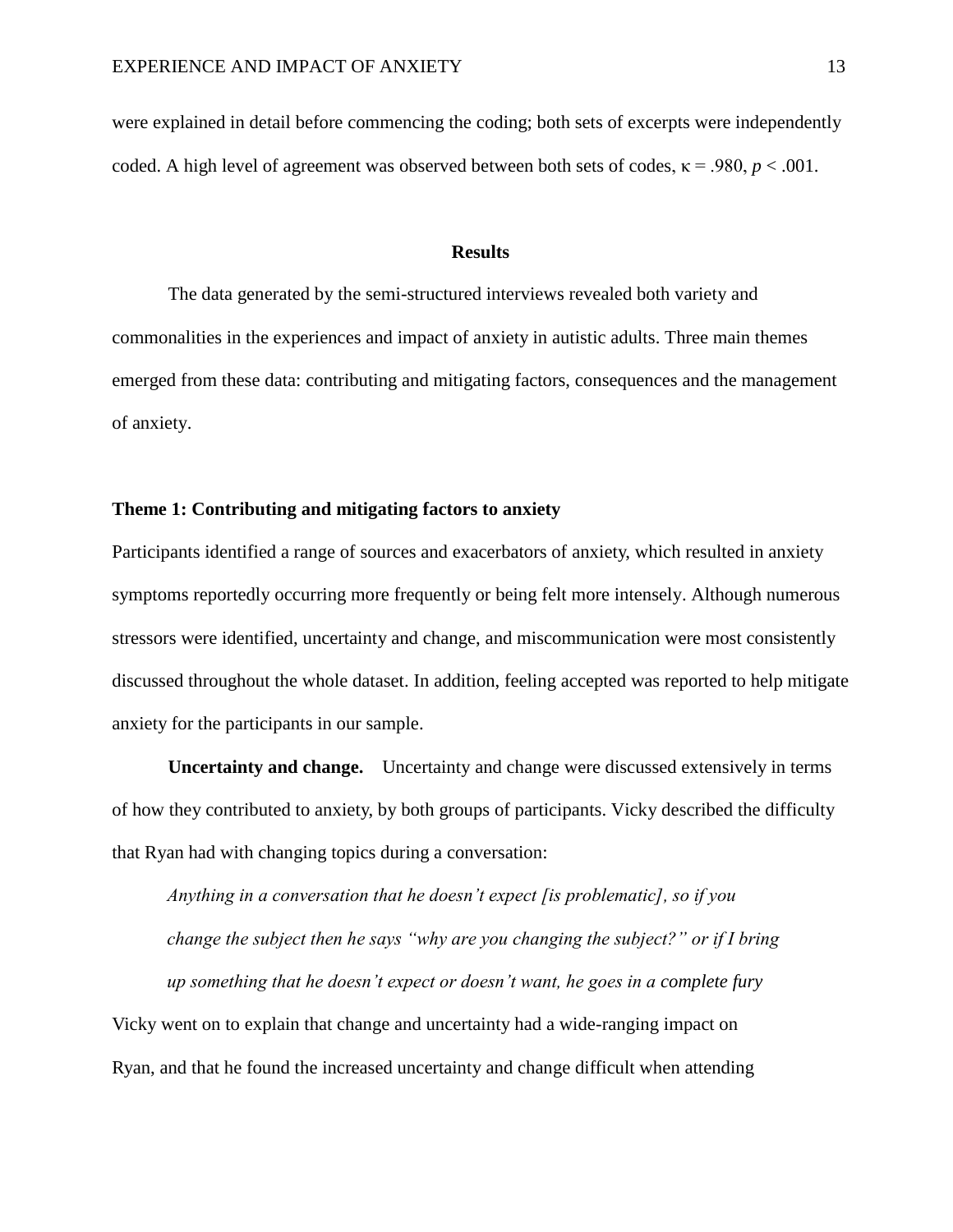school: "*the major changes to secondary school where secondary school was bigger and more fluid…primary school was easier*".

Participants reported that unpredictability would increase their anxiety, as described by Elenore: "*I think in general things that are unpredictable [raise my anxiety] … I am much better with a very nice set plan of what happens.*" Interestingly, she went on to discuss how this impacted on her ability to socially interact with other people: "*People are very difficult because people are unpredictable."* She illustrated her comment with an example, saying that others tend to be less worried about being on time than she is, and that she found this anxiety-provoking: "*Like today, when somebody's coming, I get very stressed about times, but I have to remind myself that not everyone keeps time like I do".* Elenore was aware that others were less predictable than she was, and made an effort to keep this in mind when interacting with other people.

**Miscommunication.** Participants also discussed that not being clearly communicated with, as well as misunderstanding others' intentions, were likely to worsen their anxiety symptoms. Claire described being unable to communicate her feelings, and that this had a negative impact on her anxiety levels: "*I didn't know how to express how I felt because I couldn't speak that well, so I would be panicking…I was just like I can't even tell you how I feel.".*

In addition, Andrew reported that miscommunication was common in his interactions with other people:

*[Miscommunication] feeds into the anxiety… I know I don't understand people but they think they understand me, and they don't. So it's a two-way thing, but because I am very direct with how I will say about it that it's then seen as me having the issue and not them, but it's actually both of us having an issue.*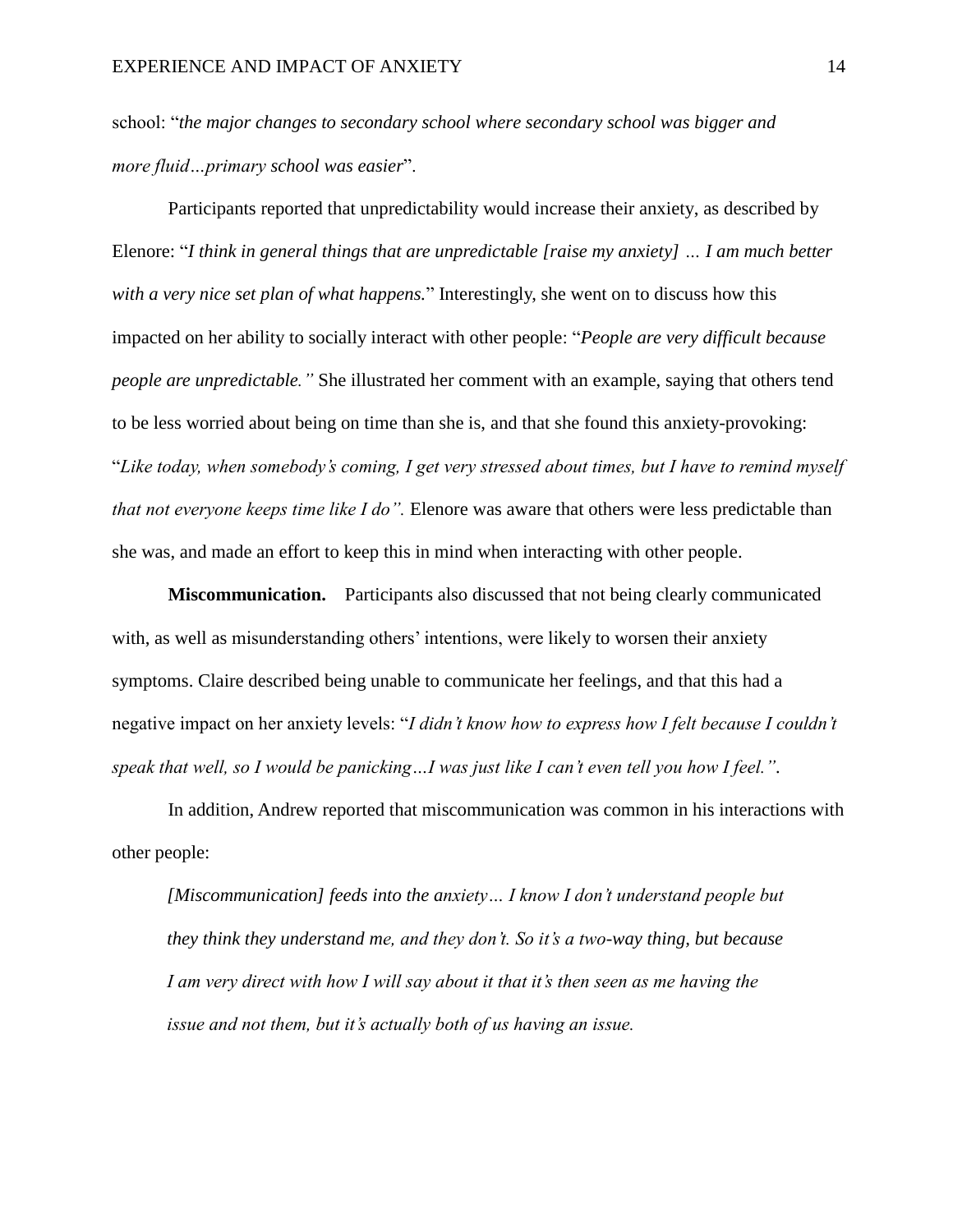He appeared to be frustrated that the miscommunication was often perceived to be 'his' problem (as a result of his ASD diagnosis), rather than a two-way process. This played a key role in the development and maintenance of his anxiety.

Supporters also reported that miscommunication could exacerbate anxiety levels, and mentioned that they often stepped in to minimise the anxiety experienced by their family member. Christine described how she would often 'translate' implicit social situations to her son. In this example, John had become anxious, as he had unintentionally offended his aunt:

*His anxiety is … [having] misunderstood what somebody has said. So, if I simply say to him … your aunt was angry with you because …the way you talked about the food made it sound to her as if you didn't like [it]… if you put it in those very plain terms, unemotional terms he gets the message very quickly.* 

Christine reported that miscommunication between John and other people was perhaps the thing that made the greatest contribution to his anxiety, and she found that being clear and direct in her communication with John was a helpful approach.

**Being accepted.** Throughout the interviews, participants discussed the importance of feeling accepted, and the positive impact that this could have on their anxiety. For example, Elenore described feeling much more accepted when she spent time with her autistic friends:

*Whereas you start talking to autistic people and … they just know how it is, so going to socialise … is so much easier, because I know that … I can just get up and walk out and nobody is going to think anything about it* 

This had a positive impact on her anxiety symptoms, as she reported that she was able to disclose how she was feeling, and she and her friends would share their anxiety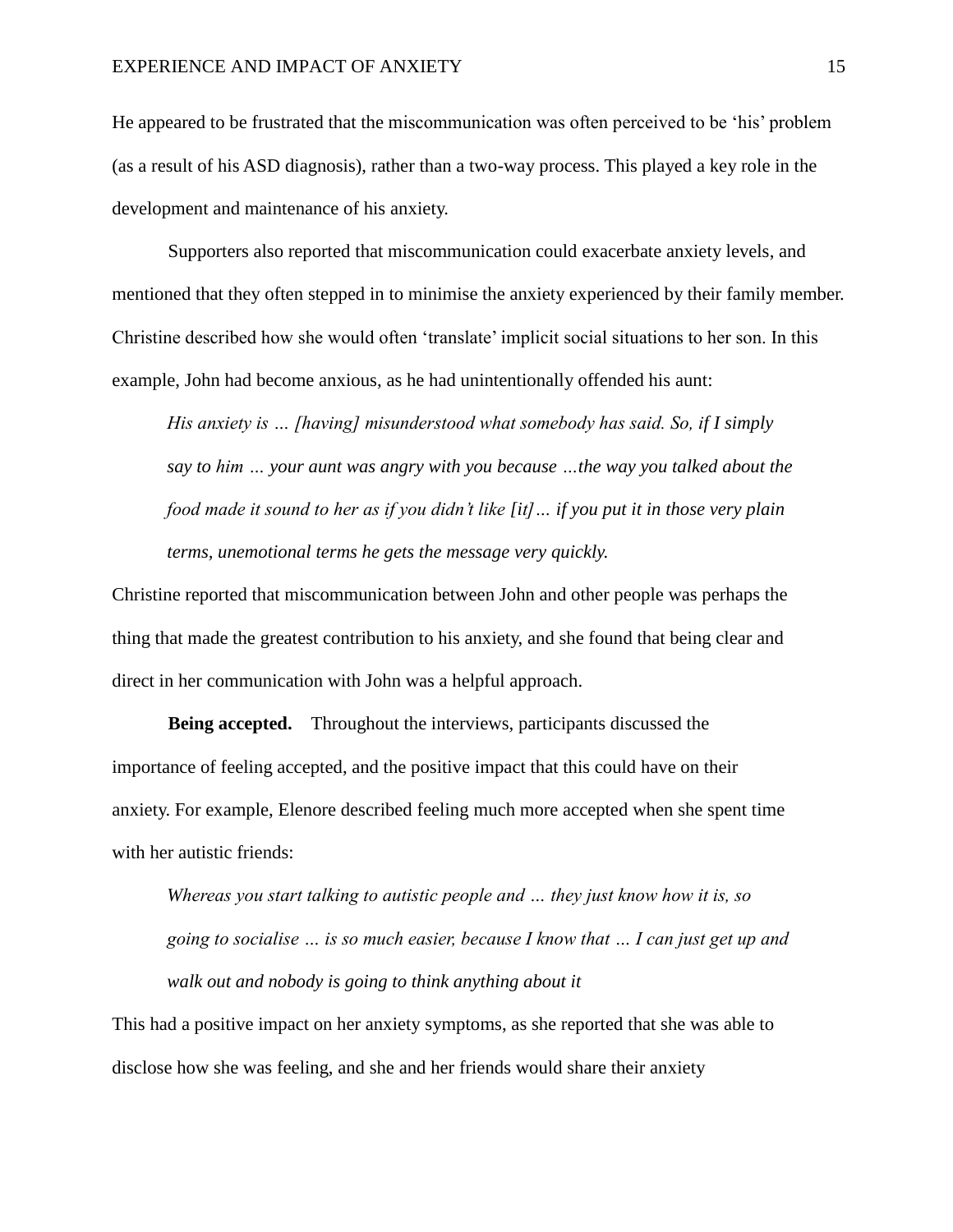management strategies with each other: *"we still struggle in the same places and they've probably given me the most sort of ideas of what to do because we have all worked round stuff. 'Well this works for me, well this works for me.'… They really get it".*

### **Theme 2: Consequences of anxiety**

The second theme observed was the significant consequences of anxiety on the lives of autistic individuals, as well as their family members. There were a number of different sub-themes noted. Autistic individuals were the only ones who discussed the sub-theme of 'being judged'; the broader 'impact on life' was more evenly balanced. This is perhaps unsurprising, as perceiving judgement is something very personal, and supporters would be unlikely to be able to comment on whether their loved one felt judged, unless this had been explicitly discussed with them. Conversely, impact on life is much broader, which meant that supporters seemed better able to reflect on this.

**Being judged.** The adults with ASD in our sample often worried that the manifestations of anxiety would lead to them being judged by other people. Claire questioned:

*What are they going to think of me being anxious of such stupid things? And to a normal person it would just be "what is your problem?"… like "what makes you anxious about that? There is no reason to be anxious of that" when really, for someone who all their senses are heightened or not, that is terrifying*

This illustrates the perception among the sample that many people without ASD lack understanding, and may be prone to judgement.

In addition to judgement from others, participants reported that they would sometimes judge themselves negatively, after experiencing anxiety in a situation. In particular, they discussed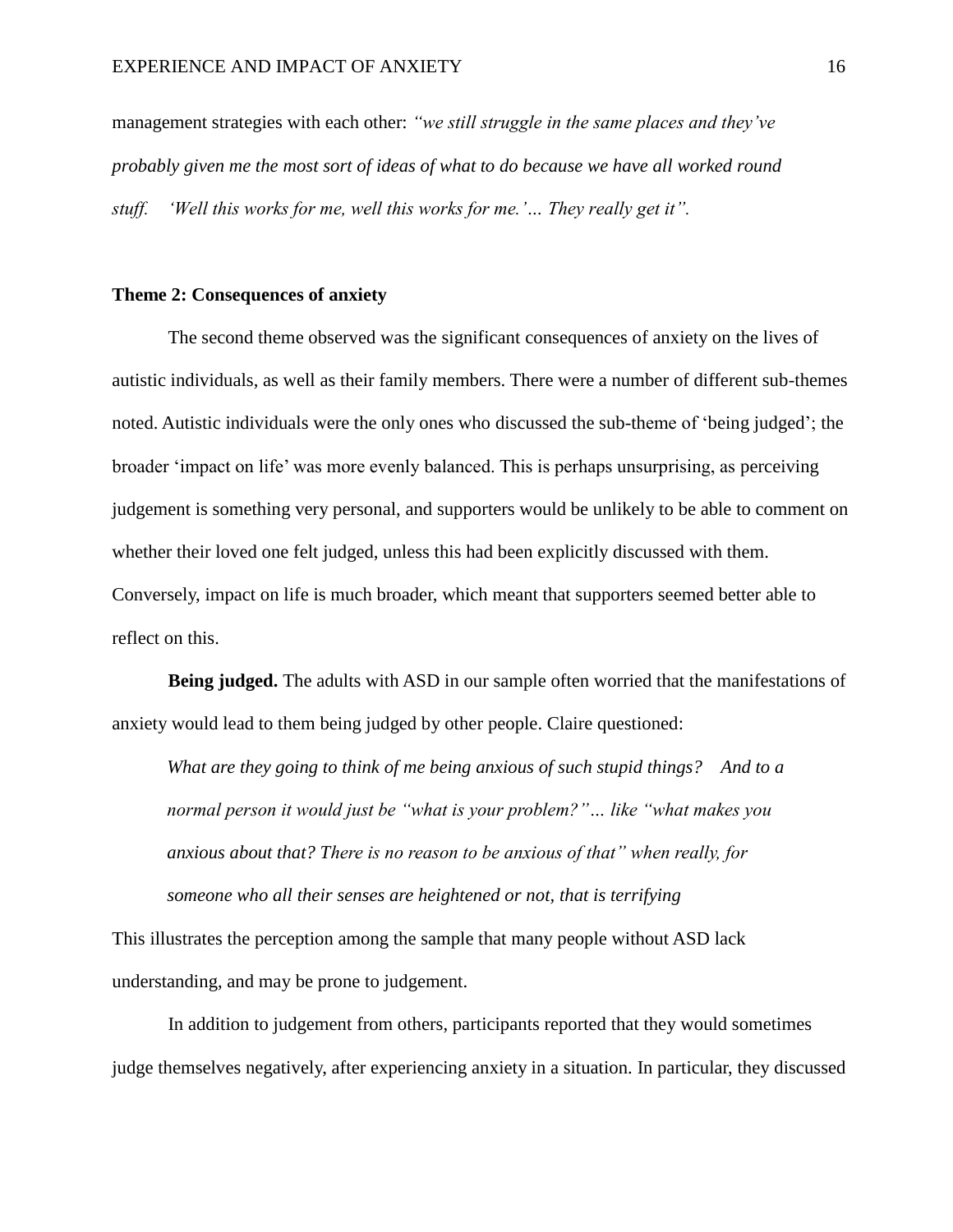frustrations at not being 'normal'. For example, Michael described feeling angry about requiring additional support: "*I'm sort of angry at myself for being frightened. In my experience a lot of my peers can get on and do these things whereas I need extra help.*" Elenore felt similarly, expressing anger about being unable to do things that she thought she 'should' be able to do: "*I would really beat myself up about the fact that everyone else doesn't get so scared about the supermarket then why should I?*"

**Impact on life.** The second sub-theme was 'impact on life'. The extent of this appeared to be related to the severity of the anxiety that the person experienced. If the anxiety was of a low or moderate level, then the person tended to report being able to manage their anxiety on a day-today basis. However, if the anxiety was severe, it had a wide-ranging impact on the individual's life.

Claire compared her experience of anxiety to that of one of her friends, who also had a diagnosis on the autistic spectrum:

*One of my friends has the same type of autism as me and he's horrendous... I remember one time [we] went for a party and … he was in one of those full-on* 

*body suits with like the feet things… because he didn't want his clothes getting dirty* She went on to say she felt fortunate: *"his anxiety is a lot worse than mine, so I kind of think myself lucky"* and that she attributed this difference to her upbringing: *"[My mum and my family] made me do things I didn't want to do, which probably made my anxiety a lot better than it would be."* The majority of examples that Claire discussed during her interview were during her childhood; she reported that her ability to manage her anxiety had improved in adulthood.

In comparison, some of the participants described anxiety having a catastrophic impact on their lives. Deborah described her experience clearly, stating that her anxiety was so chronic that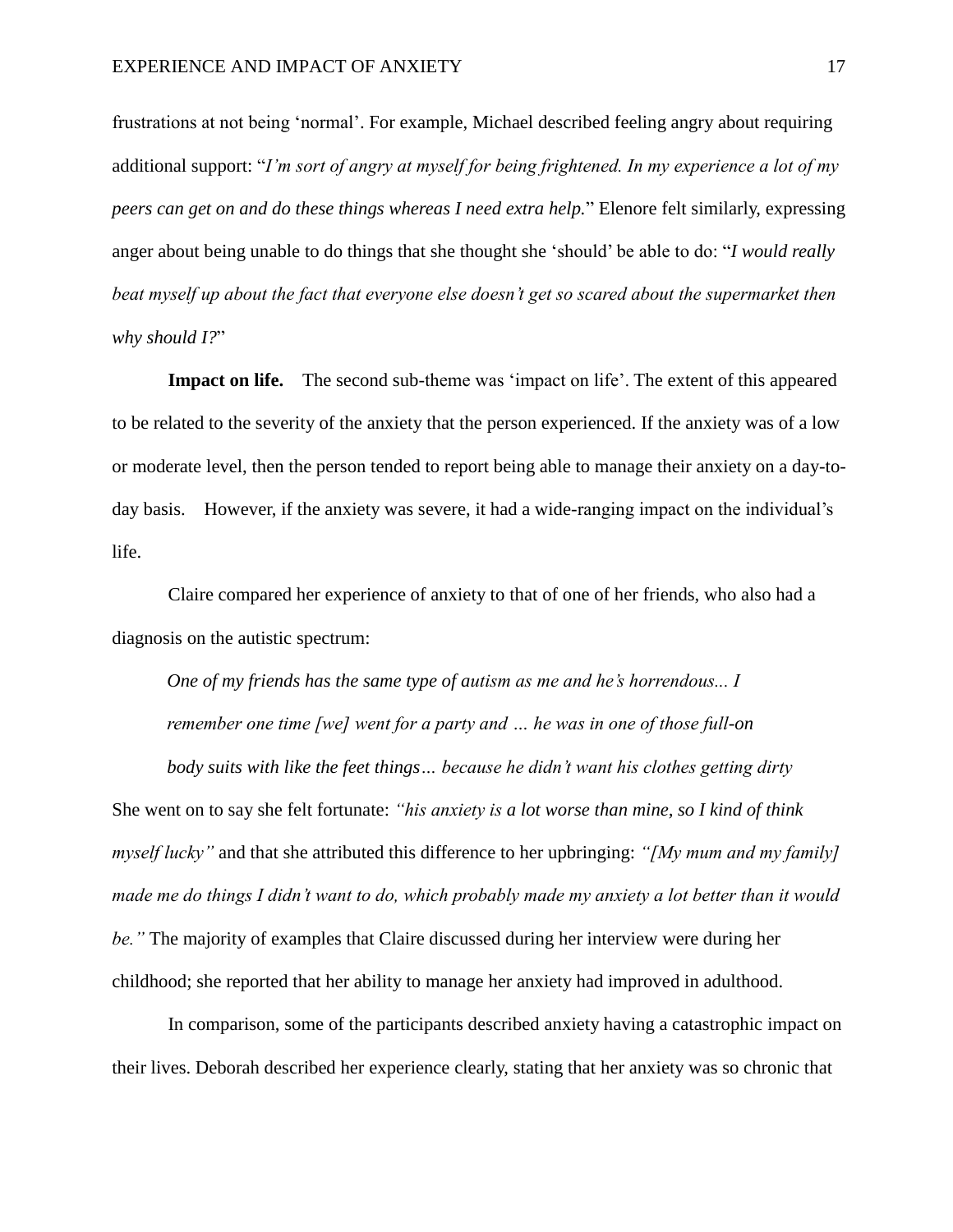she felt she was not able to live a full, meaningful life: "*I just feel that my life is in limbo, do you know? I don't have a life, I exist, that's all I can say. I exist*".

Lewis described that anxiety severely impacted upon his wife Hayley's life. He focused on the consequences in terms of employment, discussing that although she had been a successful businesswoman in the past, she was now no longer able to work due to her anxiety:

*she ran a café, she was an English teacher, she used to do property investment, buying properties, doing them up, renovating them, decorating them selling them on again… [now] she's becoming more and more phobic of being with strangers…she's becoming more and more isolated.*

As well as finding interaction with people difficult, Lewis described that Hayley appeared to be exhibiting signs of agoraphobia, as she no longer wanted to leave the house, and preferred to be accompanied when she did: *"she's very reluctant a lot of the time to go out at all, and she's highly unlikely to want to go out on her own".* This would be likely to impact on many facets of Hayley's life.

Participants also described how anxiety reduced their sense of pleasure when engaging in enjoyable activities. When anxiety was at manageable levels, it would impact on enjoyment, but would not prevent the individual from engaging in the activity altogether. When anxiety was high, this often led to avoidance, meaning that activities that used to provide pleasure were no longer undertaken at all.

Justine described how anxieties around transport impacted on her experiences of visiting family: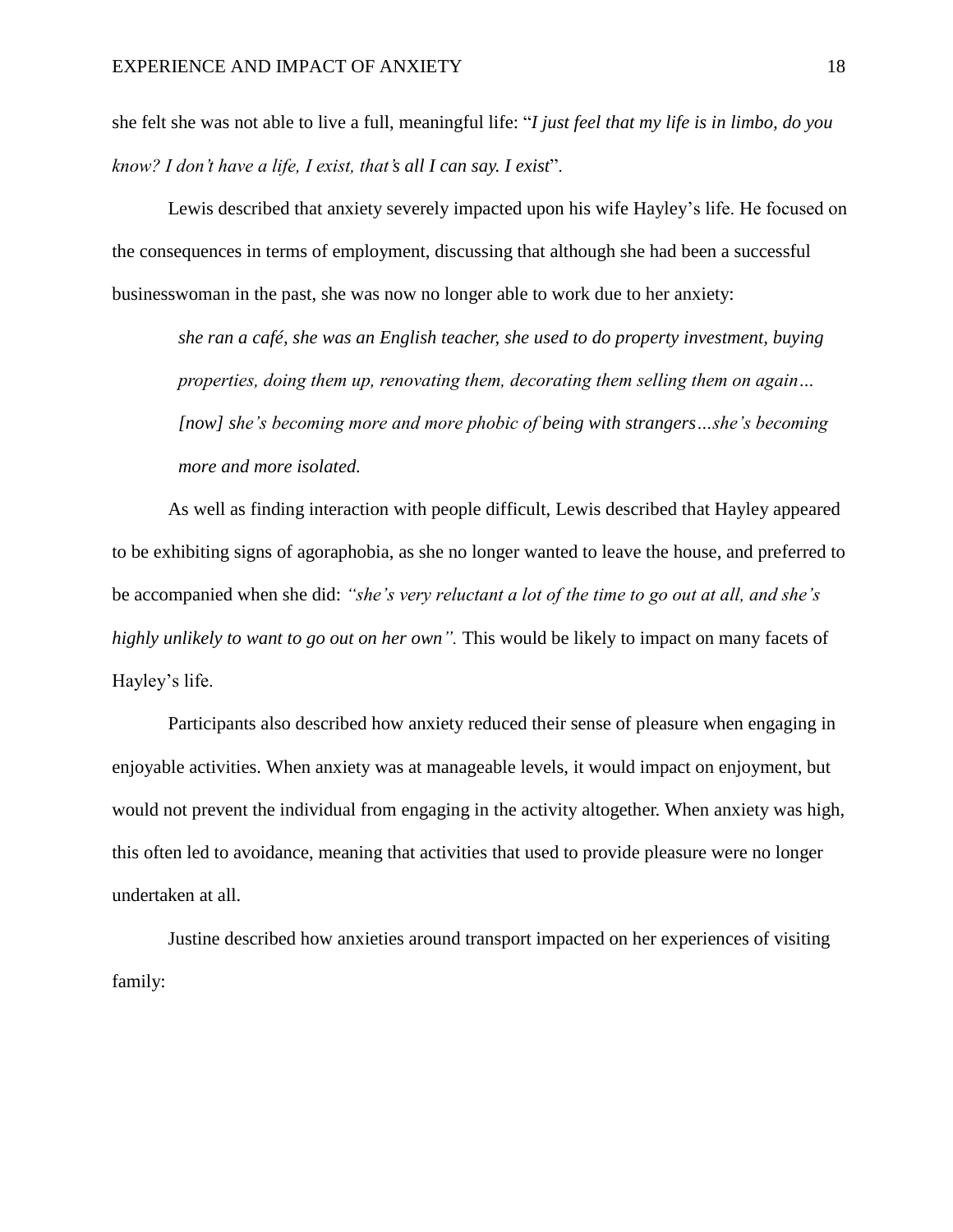*In two days' time I am on the train down to England to see my folks…it is nice to see them and catch up, but because of the anxieties about other aspects of the journey, [it] takes away from the pleasure that I should be feeling.*

Marjorie also reported that this was the case with her husband, Keith, who had recently received a diagnosis of Asperger syndrome: *"If we are going on holiday, it's not really a pleasure … the anxiety kicks in and he is worried about everything … it's just a nightmare really".* Marjorie has found that the strain of doing something out of the ordinary raises Keith's anxiety so much that it impacts on their ability to enjoy themselves.

However, Deborah described having to withdraw from all pleasurable activities in an effort to minimise her anxiety. She described how she would like to go away on holiday, but was unable to do so:

*you think wouldn't it be nice like to go away a holiday but you are sort of imprisoned … I've got a thought of being in a cottage in the middle of nowhere …* 

*[but] that's just a pipe dream*

Being unable to engage in previously enjoyable activities appeared to be restricted to people who were experiencing significant and debilitating levels of anxiety, while individuals with more manageable levels did not report this to the same degree

## **Theme 3: Management of anxiety**

There were a number of different strategies that were employed, both by autistic individuals themselves and their family members. These fell into two different types: those that were used in advance to minimise the frequency or impact of anxiety and those that were employed 'in the moment' to manage the anxious episode.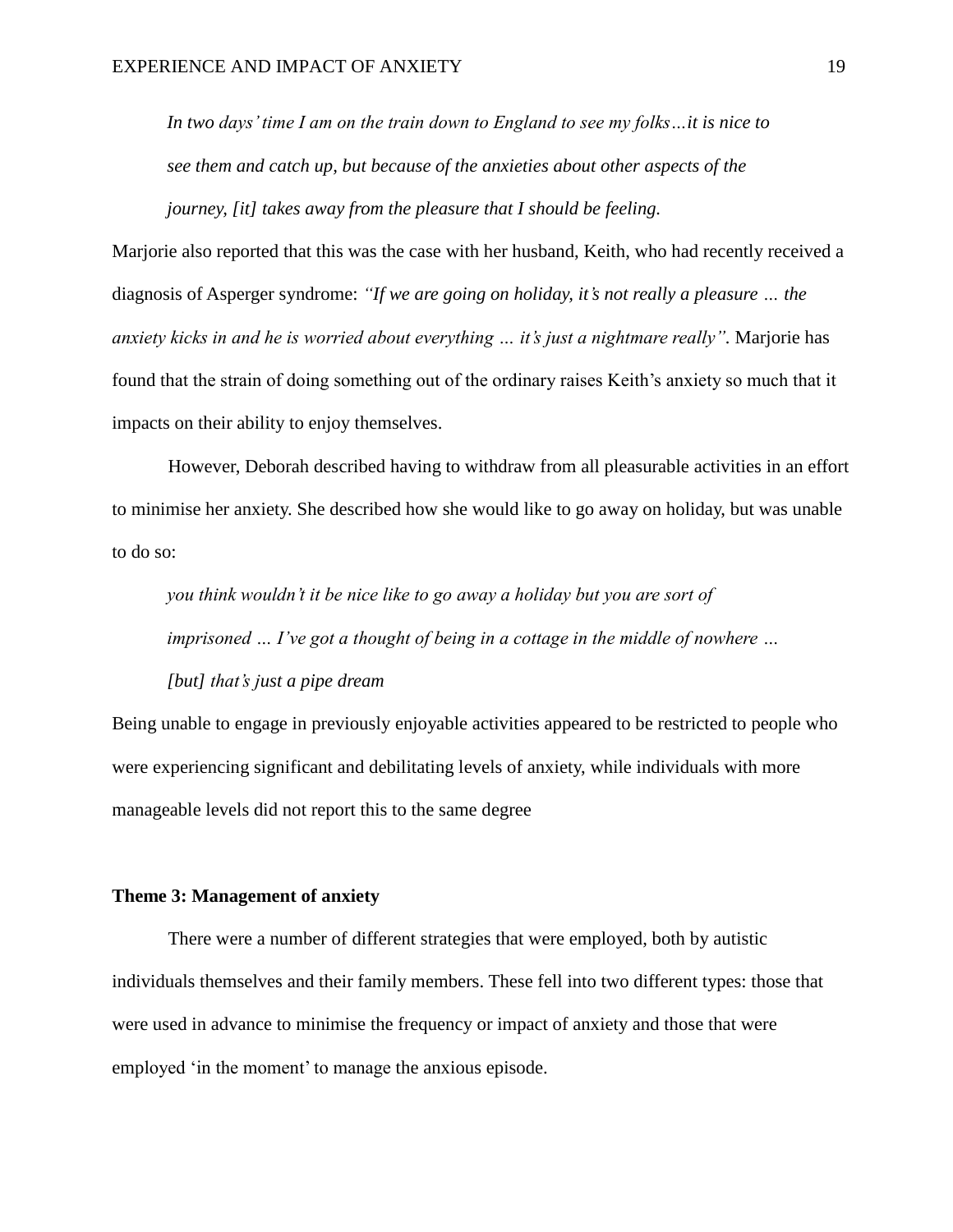Participants mentioned that it was helpful to have a range of coping mechanisms that they could employ when they began to feel anxious. Justine, an adult with a diagnosis of Asperger syndrome, discussed the value of this:

*I find identifying coping mechanisms and consciously employing them [helpful]… it took me a long time to actually realise what some of my coping mechanisms were, so that helps, like in a really stressful situation going "okay what will make this better?"*

She was of the opinion that, if a person was able to identify and use one of these strategies, it could ultimately be a useful part of experiencing anxiety: "*It can be a constructive thing if the trigger of anxiety makes people come up with a plan with coping strategies*". However, participants often struggled to identify mechanisms that could help them, especially when they were feeling anxious.

Samuel found that seeking support from other people with ASD (which he did online) was helpful:

*The ability to voice that anxiety, even if it is anonymously, and someone that listens tells you what you are doing is right and other people tell you perhaps you should buck up or give you strategies to deal with it.*

Samuel lived in a rural area, with no access to local autism charities and little contact with other autistic people. He found that accessing support online was of great benefit to him.

**Preparatory techniques.** The most common way that people tried to minimise the likelihood of experiencing anxiety in advance was to increase structure and control, and to reduce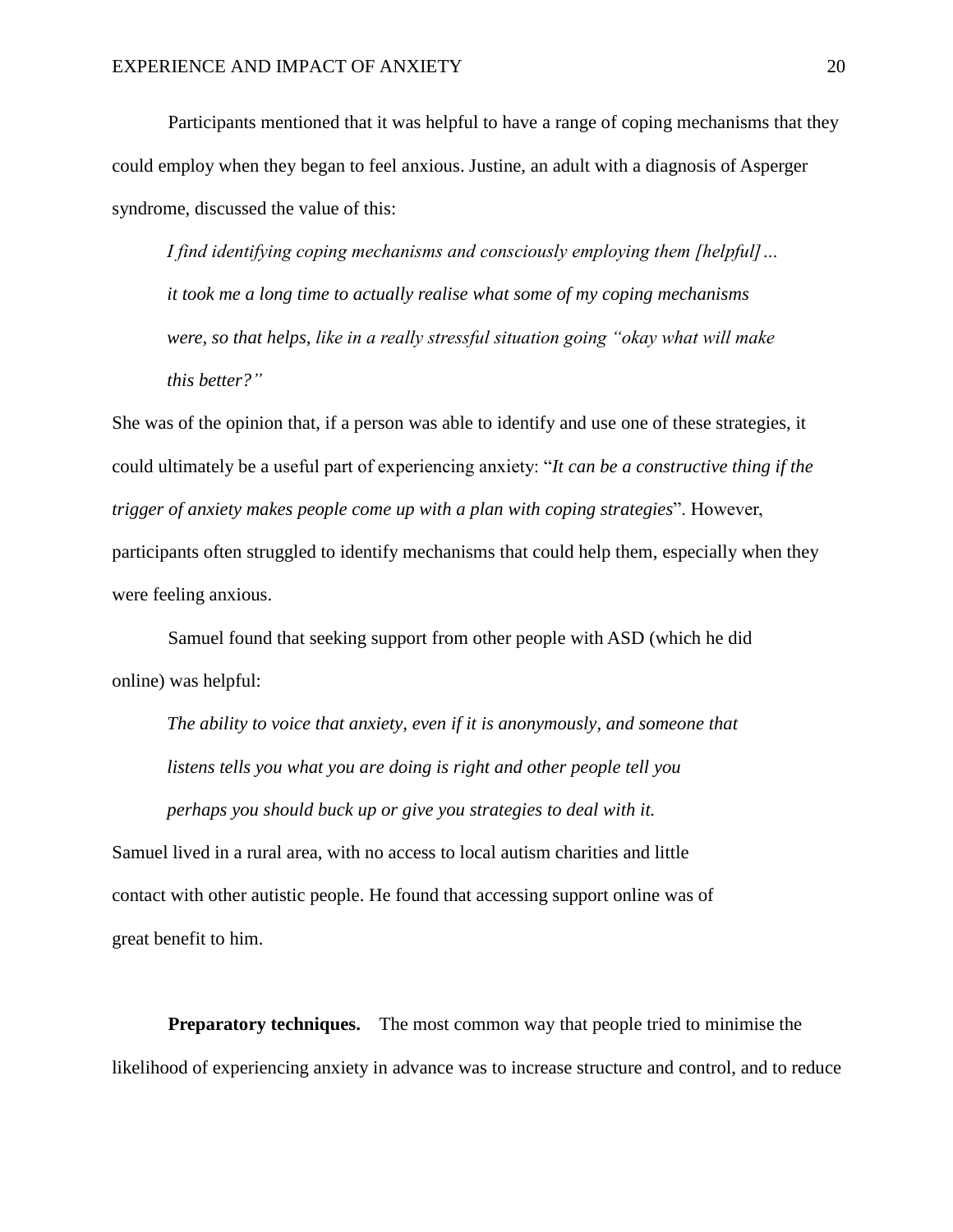unpredictability. This was discussed extensively throughout both the interviews with the adults with ASD as well as the interviews with supporters. This could take the shape of ensuring that they were prepared in advance for any commitments. For example, Andrew described having friends over to play a role-playing game:

*I had to have people over because we were doing dungeons and dragons the other day and I am meant to be planning the campaign that we are doing and that was an extremely stressful thing for me to do … being so well planned out beforehand helped me deal with that* 

Using calendars and wall planners to plan things in advance was commonly used, and was helpful in reducing anxiety. Claire described: "*I've told my uni to tell me exactly when all my dates are for the next three years … that helps me*". Marjorie said that Keith relied on the calendar, and she had to ensure all of her own activities were added, so he was aware of what was happening:

*I mainly write things on the calendar - even if I said I am going out on Wednesday night, which is a weekly thing I go to, he would still look at the calendar*  Andrew described that, as well as having structure, it was important to obtain enough notice of events, in order to be able to process them:

*If I am told about an event over a week before the event and I put it on my calendar, that seems to be fine … if it's within a week it's too stressful, I can't really cope with that … if I was given advance warning, then it gives my brain time to process the fact that I need to go out to this thing.* 

Peter echoed this sentiment - he wanted to have things planned out as far in advance as possible: "*I have a wall planner … [everything gets] put on there as far ahead as possible, [but]*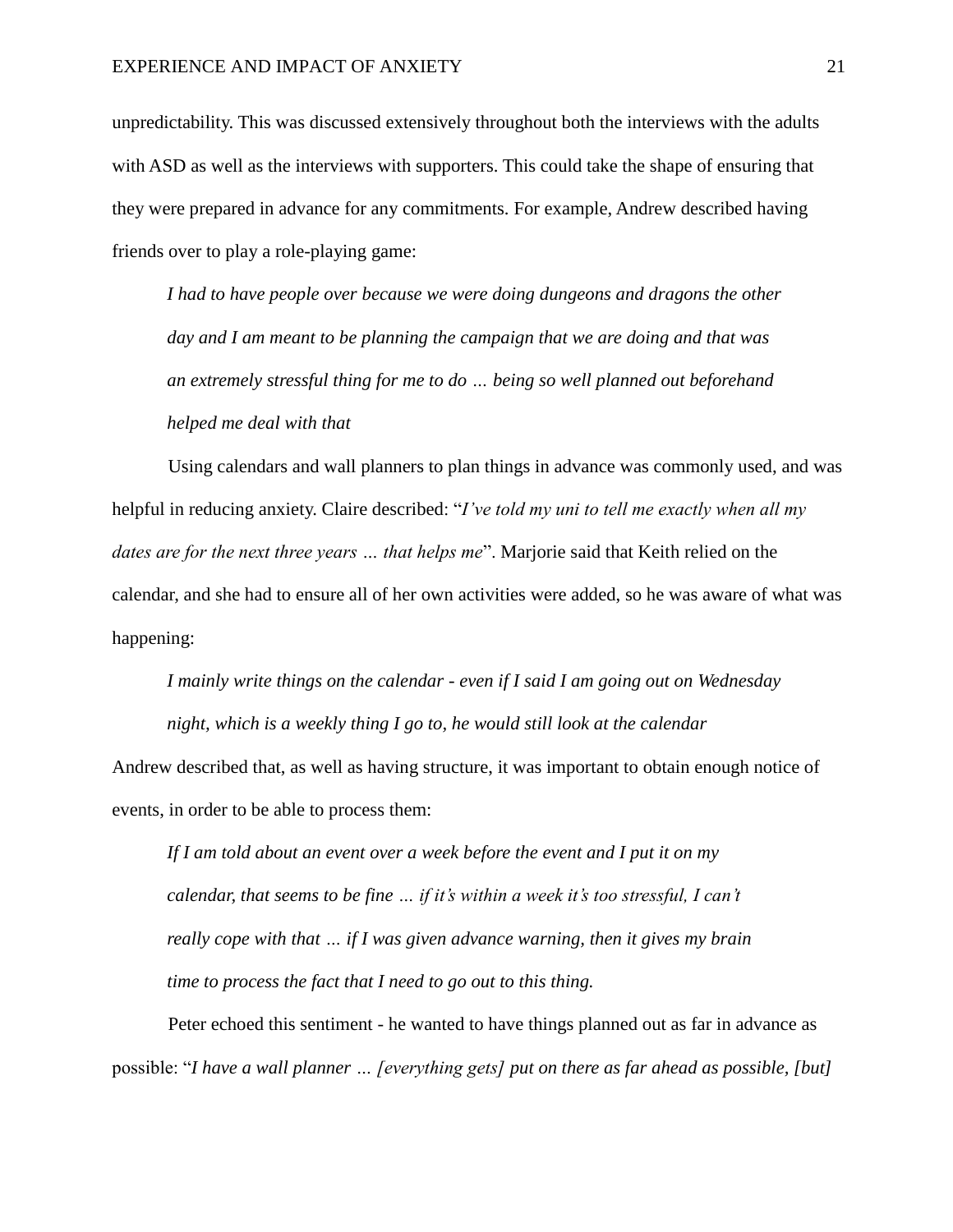*never as far ahead as I like*". Although Andrew had specified that less than a week was problematic, Peter preferred to have as much notice as possible.

In the interviews with spouses and parents of people with ASD, as well as in some of the interviews with autistic individuals themselves, the role that the family plays in helping to manage anxiety was also discussed. Supporters would notice what caused anxiety, and take action to minimise this. Janice described how she took steps to prevent Michael's anxiety, by dealing with official paperwork herself: "*He doesn't get anxious because I deal with it … I deal with all the paperwork for the house*". Other adults also described that dealing with paperwork was very difficult, and it tended to increase their anxiety.

**Dealing with anxiety 'in the moment'.** Participants discussed how they dealt with anxiety when they were in the throes of it. Interestingly, it appeared that the approach selected would depend on how anxious they felt. For example, if anxiety was at a relatively low level, then it might be possible to manage it sufficiently in order to remain in the situation. Examples of techniques employed in these situations would include deep breathing: "*I try and do the breathing things*" (Alison) and distraction "*I have a couple of … online courses I am participating in at the moment… [I'm] using them to distract myself, deflect thoughts into more positive things*" (Samuel).

A few participants discussed the value of staying in a situation. Michael discussed that it was important to remain in social situations, even though he often found them anxiety-provoking:

*In a new situation or social circle with anything, at first I will just be so nervous and I won't say anything or do anything. Hopefully, by the end I will be integrated and socialising and being all funny and charming or whatever.*

He found approaching people and taking the initiative in terms of joining social situations very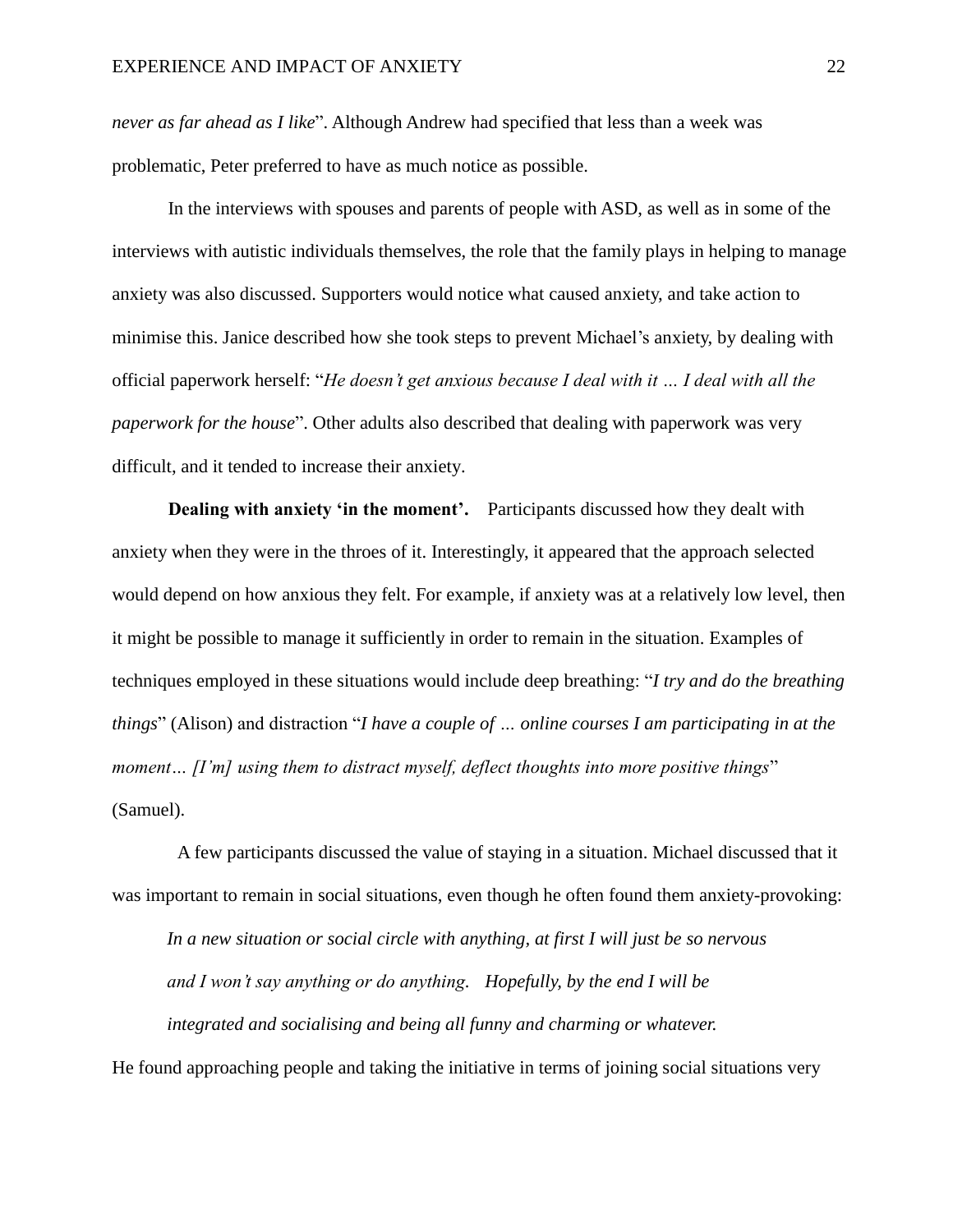difficult: "*I am never one to make the first move. I have always preferred people to come to me...that's in any situation*". He normally found that, if he waited, someone would invite him to join in: *"[I] sat in the corner and basically stared at everyone... it was a good hour before anyone sort of came up to me".*

However, when anxiety was high, it seemed that avoidance was the only way to deal with it effectively. Everyone in the sample reported using avoidance at some point to deal with particularly anxious situations. Justine discussed when she would choose avoidance, and when she would try to stay in the situation:

*If the anxiety is …getting past the point where I can just use simple techniques then I will…I am really concerned not to go down the avoidance pathway, [but] sometimes I have to cut something short and what I will then do is go back to it as soon as possible.* 

It is important to note that Justine had undertaken Cognitive Behavioural Therapy (CBT) for her anxiety and depression for many years, and had evidently gained from the process. She was very self-aware in terms of knowing how to best manage her anxiety to keep it at manageable levels.

Family members and friends were also reported to have an extremely important role in the management of chronic anxiety. Lewis describes the use of different strategies to try to help his wife, Hayley, when she is experiencing a 'meltdown' due to her anxiety:

*It's reassurance that she's safe … if it's in a meeting and somebody's getting sharp with her, it's…getting them to play nice [and] … emotional support if that's possible … if she's in a meltdown it's the big, sort of, compression hugs…there are times where all of these things work and there are times when they all fail.*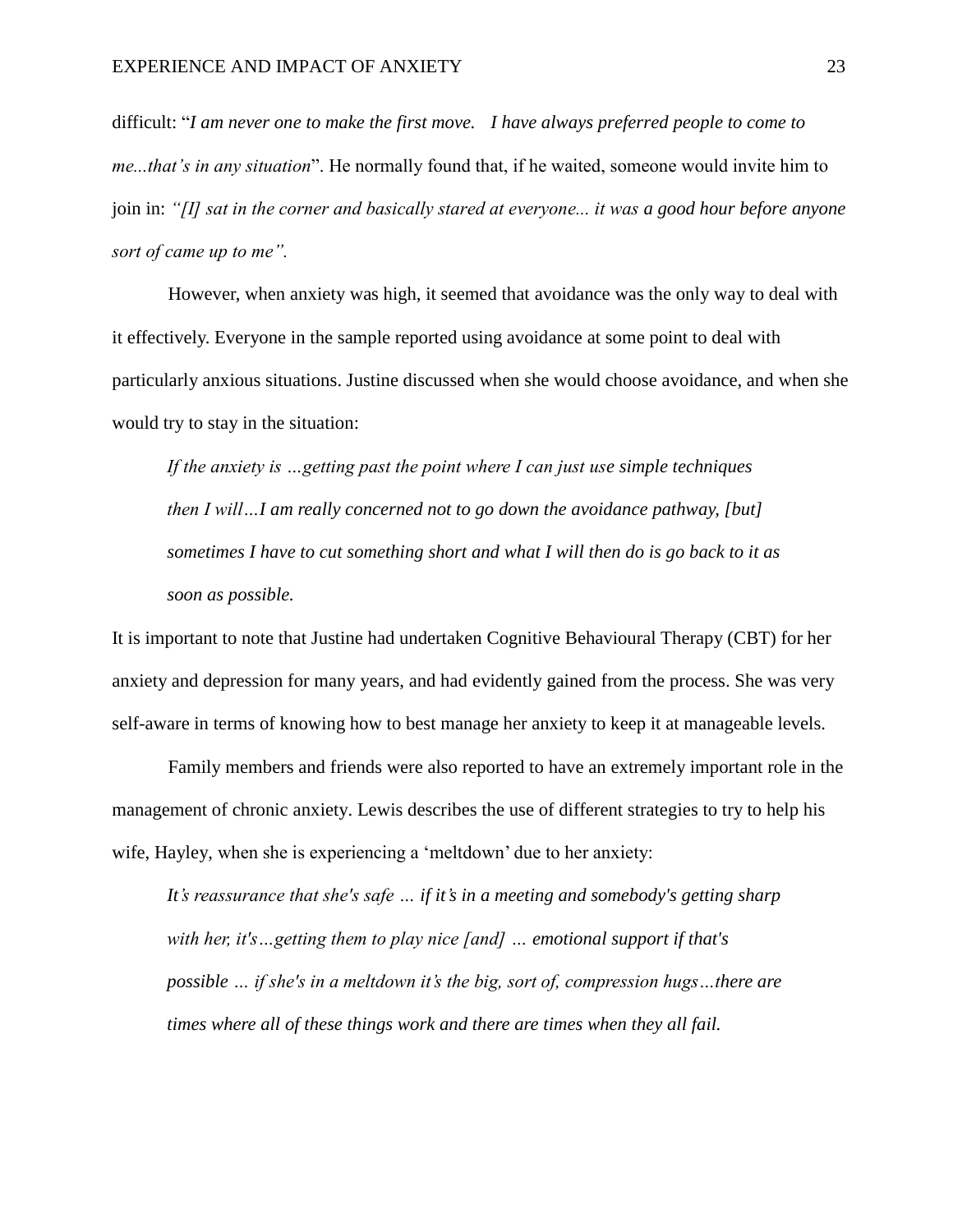It should be noted that Lewis also a diagnosis of ASD, and experiences significant anxiety himself. This made it particularly difficult to be there for his wife while simultaneously managing his own anxiety.

In the example above, Lewis described reassurance as being important – this emerged multiple times during the interviews. Both supporters and autistic individuals described that having reassurance was extremely important for an autistic person when they felt anxious. Typically, family members were the first point of contact. Peter described: "*I will probably ring my mother or my sister to try and get some kind of reassurance*". However, Elenore discussed that a relative or close friend was not always necessary for this type of support; sometimes just having someone to speak to on the end of the phone was helpful: "*having somebody to sit and talk it through with on a one-to-one and being on the phone to NHS 24 and they are quite good at even telling you to breathe*". She found this reassuring when she was feeling particularly anxious.

#### **Discussion**

The aim of this study was to explore the experience and impact of anxiety in the lives of adults with ASD, from their perspective as well as that of their parents and partners. The findings indicate that anxiety can be a significant feature in the lives of autistic adults, and can have a profound impact on their lives. Three main themes were identified during the course of the analysis: contributing and mitigating factors, consequences, and management of anxiety. The results and the potential implications of the research are discussed in relation to existing literature.

Our findings echoed those of Trembath et al. (2012) in multiple ways. We also had three main themes, which were similar to their themes of 'triggers', 'consequences' and 'solutions'. Although our sub-themes were different for the first two themes, the sub-themes for 'solutions'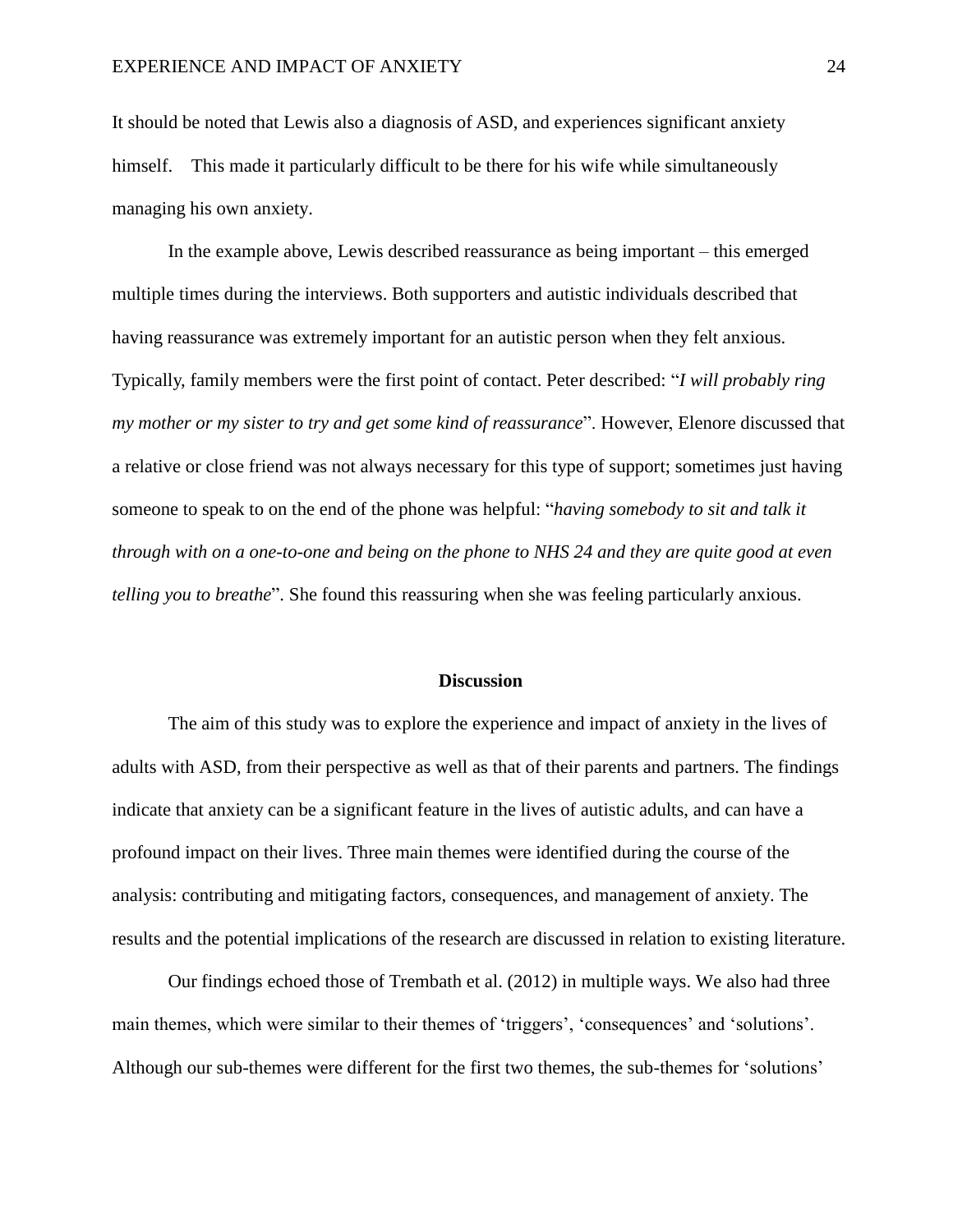were similar. However, there were some differences – Trembath et al. (2012) detailed that their autistic young adults did not volunteer many preventative strategies whereas our participants were just as likely to do so as the supporters. One potential reason for this could have been the age of the participants in each group. Participants in our sample of autistic adults ranged from 19 to 60 years old, whereas the participants in Trembath et al. (2012)'s sample were younger, ranging from 18 to 35 years old. In our study, Justine reported that she became more able to deal with her anxiety as she got older, and Elenore described how she had learned new coping strategies after receiving a diagnosis of autism in her forties. It could be the case that older autistic adults are more practiced at trying to prevent anxiety than younger adults with ASD. However, little research has been conducted into aging in autism (Michael, 2016) and there may be another reason for this observed difference.

The contribution of change and unpredictability to anxiety for adults on the spectrum was the most consistent finding in the data. Not only was it reported by both groups of participants as a contributing factor to the frequency and impact of anxiety, but also that reducing change and unpredictability by increasing structure was the most common preventative method of attempting to minimise anxiety across the whole dataset. Gomot and Wicker (2012) reported that individuals with ASD find it particularly difficult to deal with change and unpredictability. They reviewed evidence to suggest that autistic people tend to rely more on sensory input (Loth, Carlos Gómez, & Happé, 2008; Gomot et al., 2011), which appears to be at the expense of the systems used to help with prediction (Gomot & Wicker, 2012). For example, Gomot et al. (2011) conducted an auditory change-detection task. They found that children with ASD were likely to switch their attention when presented with deviant events, and that this was significantly more marked in children with a lower ability to tolerate change. The authors suggest that this atypical processing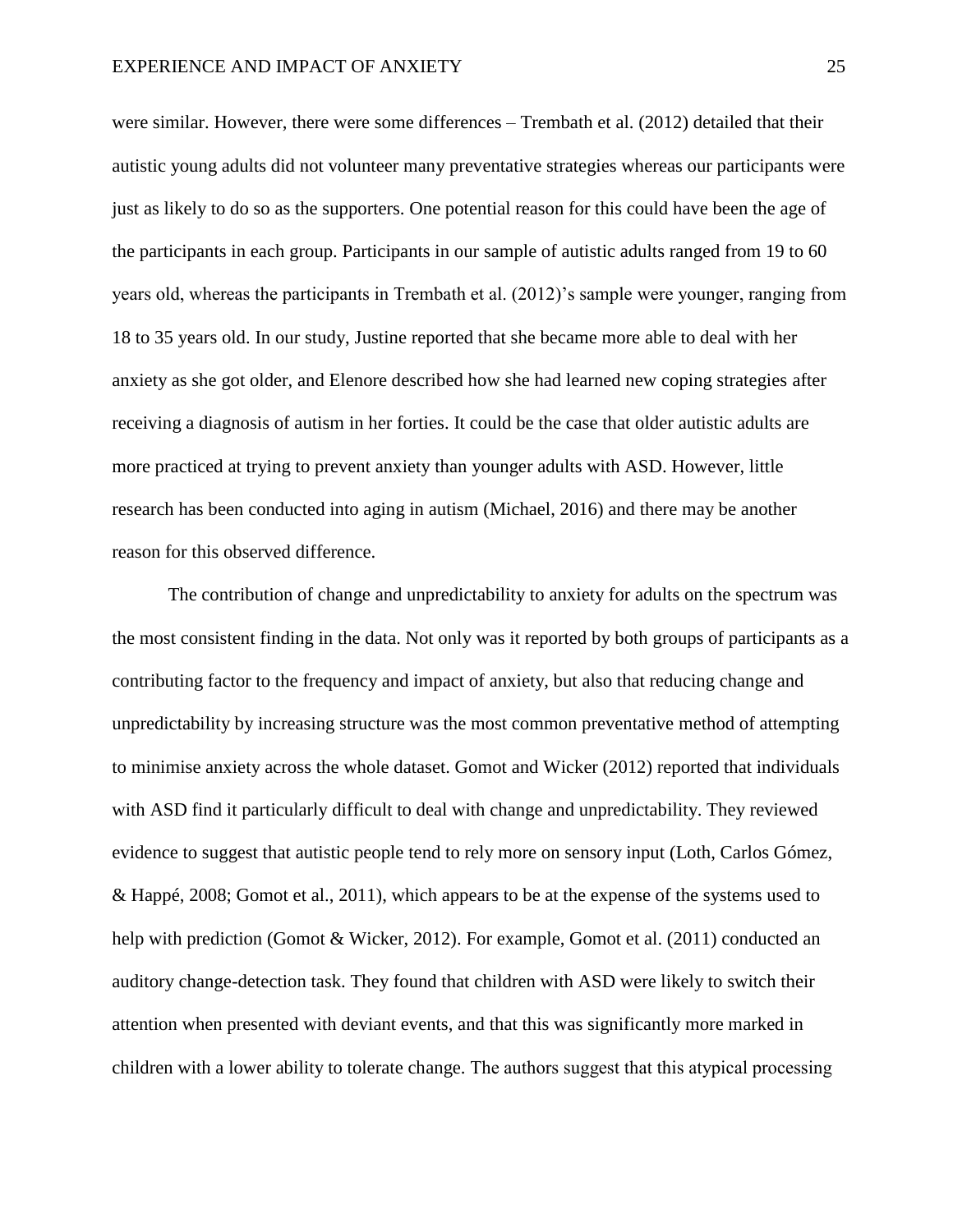of auditory information could be related to the need for sameness observed in ASD. Furthermore, Sinha et al. (2014) recently proposed that autism is a 'disorder of prediction'; this would result in individuals finding it hard to predict events reliably, and could cause great stress in terms of interacting with the environment. This is an emerging hypothesis at present and our findings suggest that it would be worthy of further exploration.

Miscommunication emerged as another significant source of anxiety for the participants in the study. Supporters seemed to be aware of this, with Christine stating that John's anxiety primarily stemmed from being misunderstood. A similar theme emerged in a focus group study investigating the nature and impact of anxiety in children with ASD (Ozsivadjian, Knott, & Magiati, 2012). Parents reported that their children experienced difficulty with expressing their anxiety verbally, which led to behavioural means being utilised instead. Davis et al. (2011) explored the role that communication plays in the relationship between anxiety and ASD, finding that, for individuals with autism, an increase in communication difficulty was associated with a decrease in anxiety. Conversely, individuals with PDD-NOS demonstrated the same pattern as typically developing individuals – anxiety levels increased as difficulties with communication increased. The authors hypothesised that there could be two potential explanations for this finding: 1) those with autistic disorder have a more severe presentation across many areas of functioning, and are therefore less 'able' to be anxious than those with PDD-NOS; 2) the communication difficulties that are present in the autistic disorder group may preclude researchers and clinicians from adequately assessing anxiety. However, we would like to highlight that communication should not be considered to be a unidirectional process that is wholly reliant upon the communication skills of autistic people. In our study, Andrew described that misunderstandings were often attributed to him, rather than being considered to be a result of two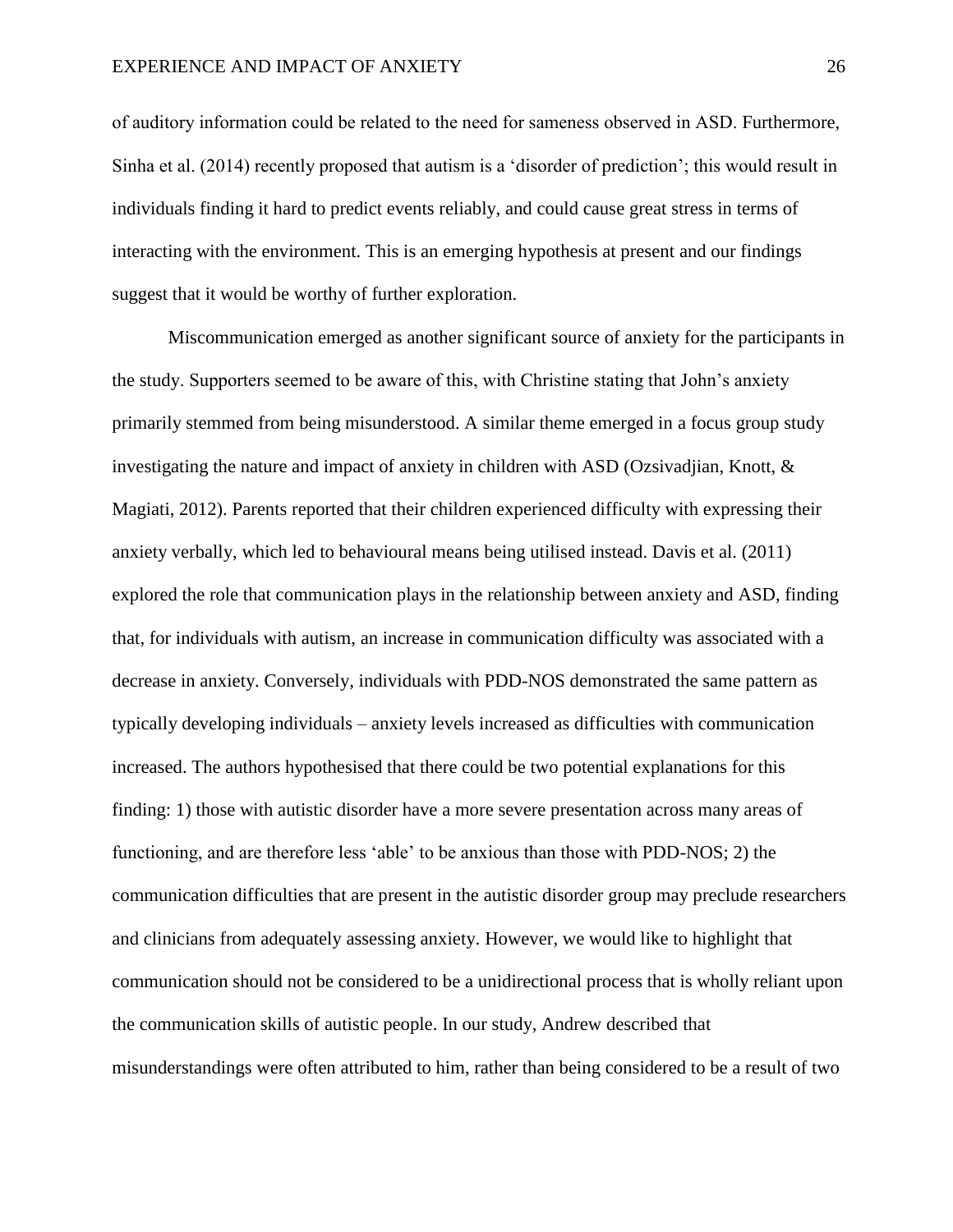different communication styles. Moreover, he reported that the experience of interacting with healthcare professionals was much more positive, and beneficial, when his communication preferences (e.g. use of direct questions) were respected.

It is important to consider the benefits that identifying with the groups that we belong to may bring. For example, the extent to which one identifies with the groups they belong to has been demonstrated to be predictive of mental health in adults (Sani, Herrera, Wakefield, Boroch, & Gulyas, 2012). This was echoed in our data, as some of the autistic participants discussed how important it was to have the support of other individuals with a diagnosis of ASD. For example, Elenore, Justine and Samuel all mentioned that they benefited from being a part of a group of autistic adults (whether that was in person or by using the internet). In particular, Elenore preferred spending time with her autistic friends, as she felt that they were more likely to understand how she was feeling. There is evidence that *identification* with a group, rather than contact, is important for mental health (Sani et al., 2012). Therefore, it would be potentially fruitful to explore the relationship between wider group identification and mental health in autistic individuals. It may be the case that being part of a group that they *identify* with could be helpful for some individuals with ASD. Indeed, there is evidence to suggest that having a positive selfidentity as an autistic person is associated with higher self-esteem and lower levels of depression and anxiety (Cooper, Smith, & Russell, 2017). It is also important to consider the role of acceptance in autism. Our participants discussed that perceiving they were accepted by others was a mitigating factor for anxiety. Although they did not find a significant relationship with anxiety, Cage, Di Monaco and Newell (2017) did find a clear association between higher levels of perceived acceptance and lower levels of depression and stress.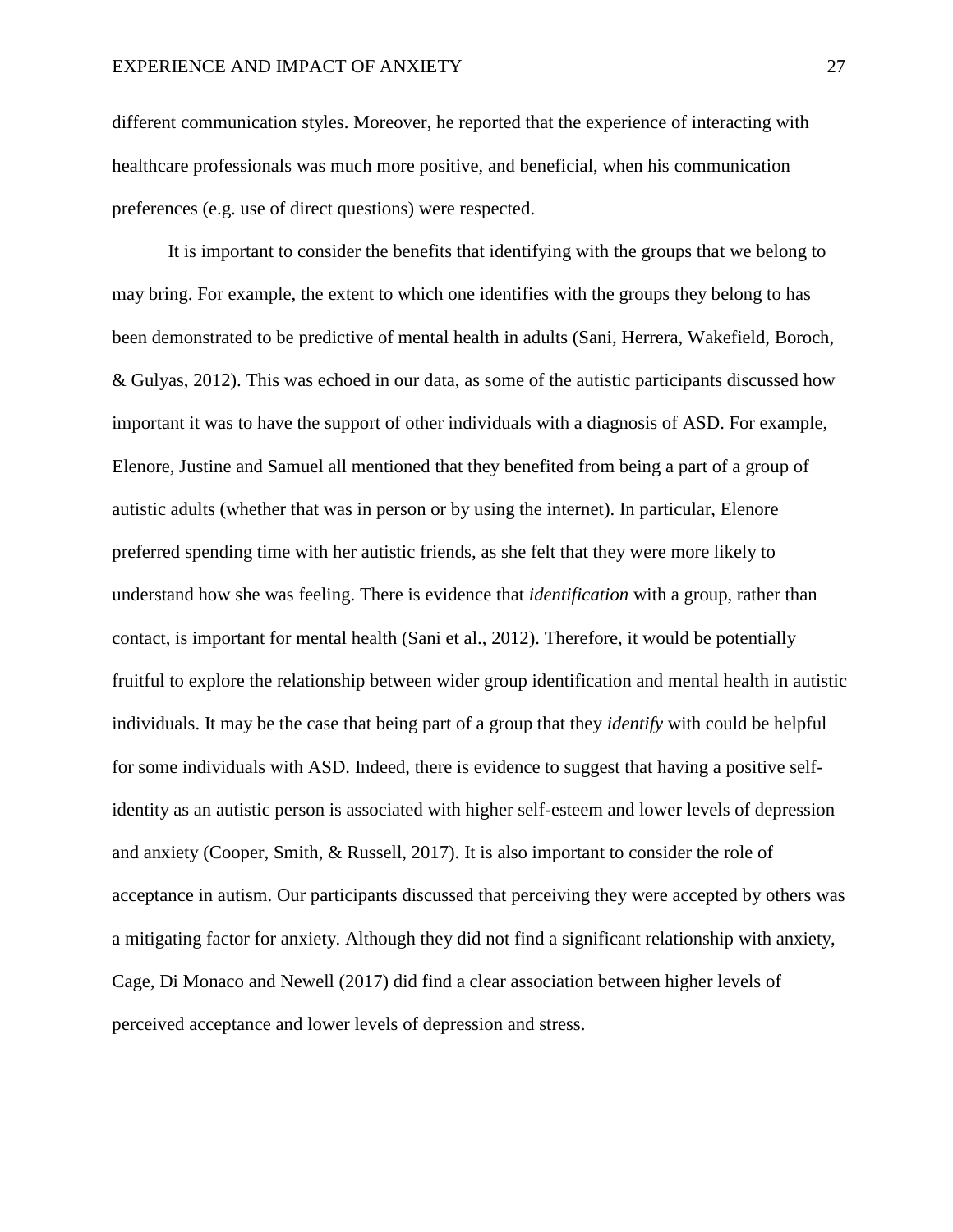An important aim of the current study was to explore the experiences of autistic adults, as their views are often under-represented. Resources for research tend to be allocated to those focusing on children with autism rather than adults (Buescher, Cidav, Knapp, & Mandell, 2014). Moreover, there is a dearth of research in older adults, with many of the studies that do focus on adulthood, concentrating on those in early adulthood. It is therefore of utmost importance to conduct research into autism and ageing (Michael, 2016). In particular, it is vital to study anxiety across the lifespan in autistic individuals. The pressures and experiences that individuals have often change as they age; this is likely to impact upon both the triggers of anxiety, as well as coping mechanisms that are developed. Therefore, a strength of the current study is that we actively recruited autistic adults themselves (and supporters of autistic adults) who were in their forties and older. Future research should be conducted which focuses on anxiety in older adults with autism, ideally tracking development across the lifespan.

Maisel et al. (2016) modelled the cognitive mechanisms of anxiety in autism, finding that alexithymia and emotional acceptance explained 64% of the effect of the relationship between symptom severity and anxiety level. Intolerance of uncertainty was both a predictor and mediator of anxiety, but not when alexithymia and acceptance were also included in the model. Therefore, it appears that most of its predictive power is explained by alexithymia and acceptance. Within our study, our participants reported that they were more likely to feel anxious when experiencing change in their environment, or if things were uncertain and unpredictable. Moreover, emotional acceptance was an important component - the authors suggested that mindfulness-based approaches to anxiety could be helpful for this population. In our sample, Elenore reported that she found mindfulness very helpful, and she routinely employed the techniques she had been taught, in order to manage her anxiety. Likewise, there was evidence of difficulties identifying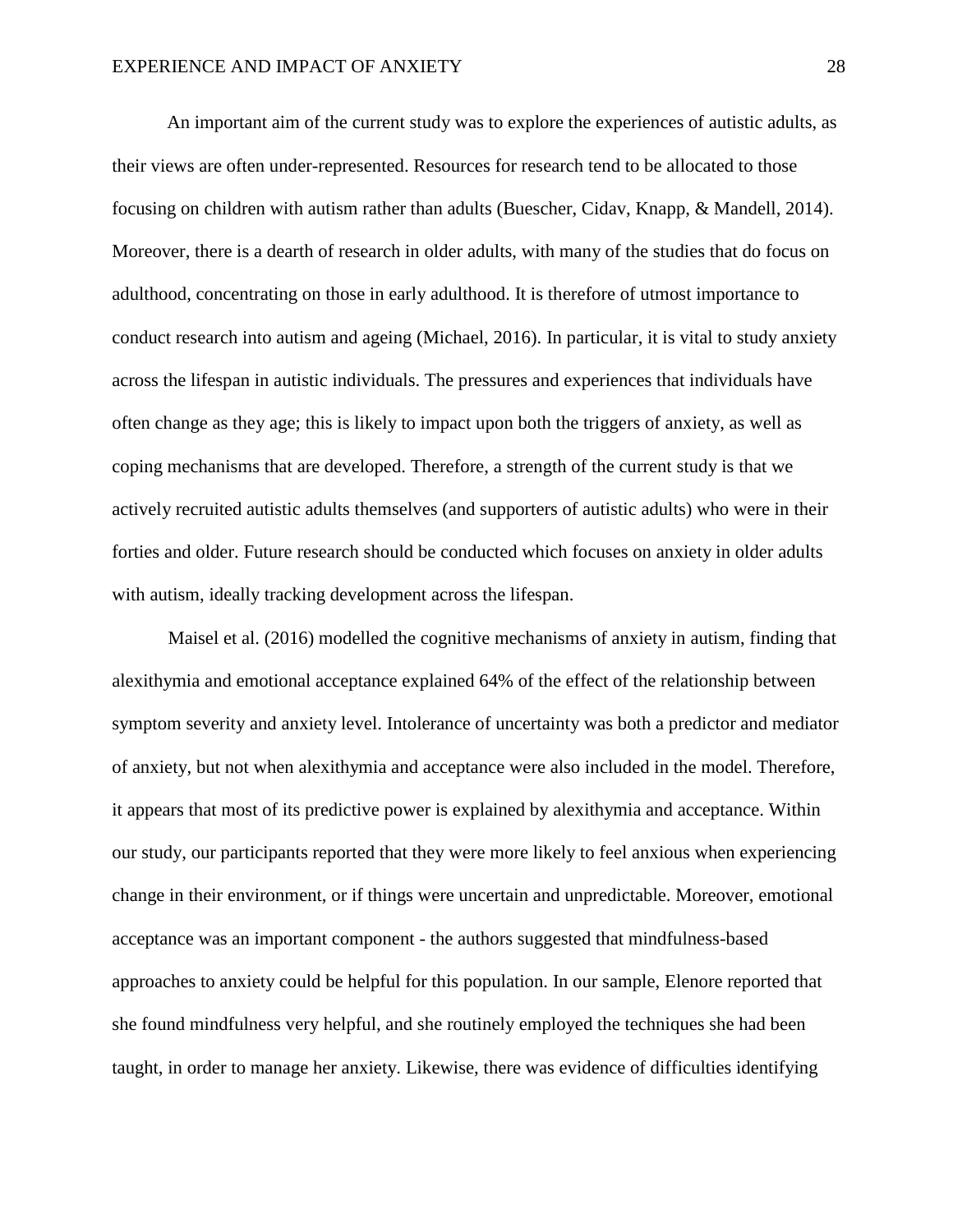and understanding emotions contributing to anxiety – for example, Lewis discussed that Hayley found it very difficult to manage her emotions.

Our findings also give insight into the views of anxiety, and of seeking help, that are held by autistic people and their supporters. Prins, Verhaak, Bensing, and van der Meer (2008) reported the health beliefs and perceived need for mental health care of anxiety and depression in the general population. Barriers to treatment were identified, with 'practical' barriers (e.g. time, resources) being identified as more important than 'emotional barriers' (e.g. difficulty opening up to a therapist). The participants in our sample also identified practical barriers to treatment, but there was also a focus on the 'appropriate-ness' of treatment (e.g. Justine described that her rigid thinking in autism meant that her gains from CBT were limited), and whether the therapist had appropriate levels of autism understanding and awareness.

#### **Limitations**

A significant limitation of the research conducted was that, due to logistical constraints, we were unable to independently confirm ASD diagnoses using gold-standard measures. However, we did make significant efforts to ensure that all participants had a diagnosis of ASD from a clinical psychologist or psychiatrist. For example, all participants recruited through the NHS were sourced from the adult post-diagnostic service (which they are only able to attend after receiving a diagnosis from a clinician). Moreover, participants recruited through the third-sector organisation had their diagnoses confirmed by the gatekeeper before interview (or, in the case of one participant, afterwards). He was able to confirm that the participants had been diagnosed by a clinician. Moreover, it should be highlighted that we did not use standardized assessments to ascertain levels of anxiety. Doing so would have allowed us to ensure that participants reported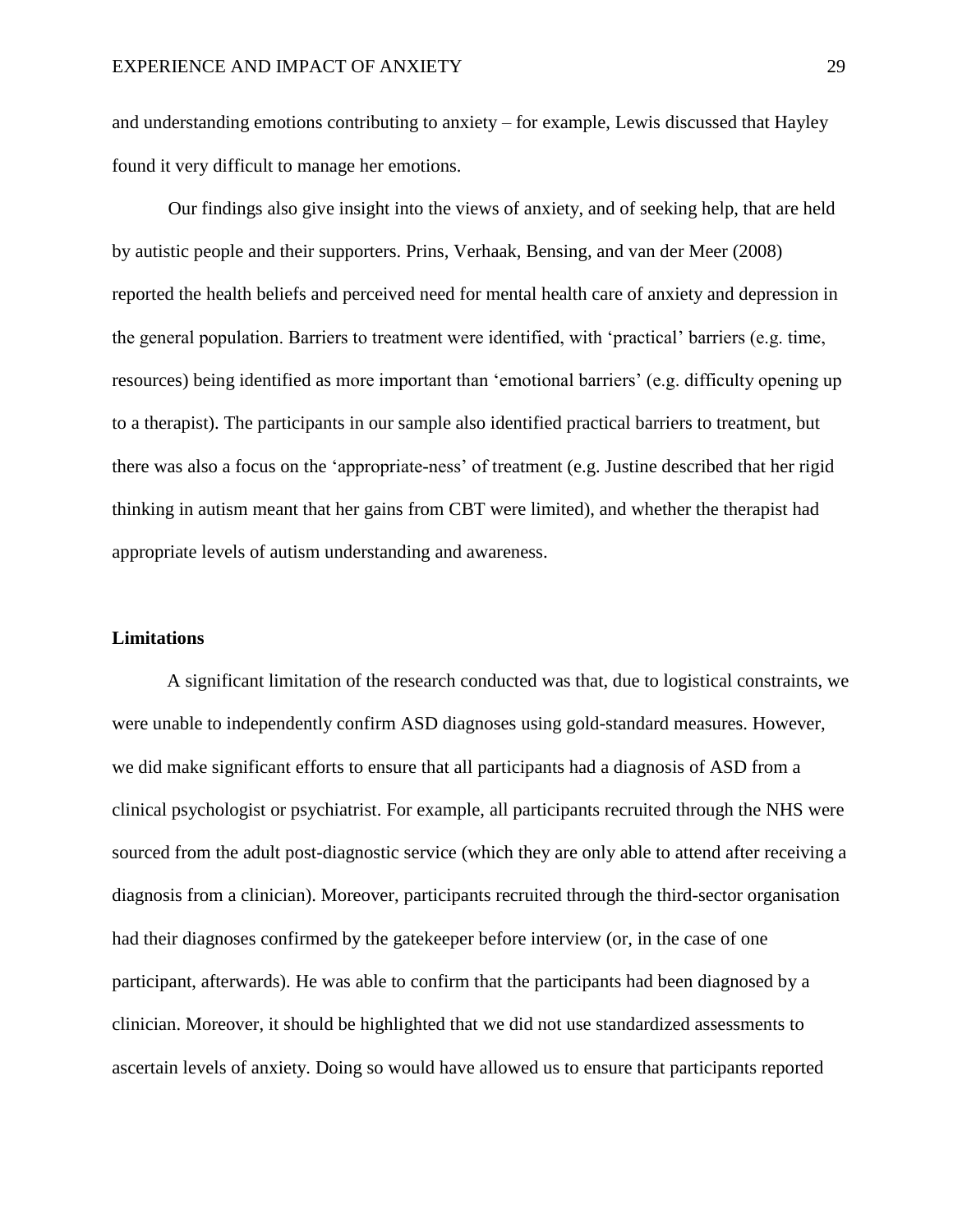elevated anxiety symptoms. However, there is evidence that many anxiety measures lack validity in children with autism (Lecavalier et al., 2014), and there is scant information about the suitability of self-report anxiety measures in autistic adults. Nevertheless, including these measures in our study would have provided valuable additional information about the severity of anxiety experienced by the interviewees.

In terms of the analysis, there were a number of constraints that meant that it was not possible to have more than one person develop the codes and themes for the analysis, which is important in terms of increasing rigour (Mays & Pope, 1995). However, steps were taken to improve the rigour of the analysis as much as possible. For example, codes and initial themes were discussed with the wider research group as coding was taking place. Furthermore, an independent researcher (i.e. not a member of the research group) coded 10% of each transcript and the inter-rater reliability between their codes and those of the first author was computed. A high level of agreement was reached, indicating that the codes attributed by each rater was significantly higher than expected by chance.

## **Implications**

There are a number of potential clinical applications for the findings detailed in this paper. They echo the modifications that are already undertaken for anxiety interventions designed for children and adolescents with ASD (Walters, Loades, & Russell, 2016). For example, it may be important to include support for individuals undertaking an intervention for their anxiety. This has already been identified as helpful in anxiety management interventions for children with ASD (Sofronoff et al., 2005), but the evidence here suggests that this might also be the case for adults. Furthermore, as adults reported feeling that they enjoyed interacting with other autistic people, it would be important to test whether running autism-only groups in terms of anxiety interventions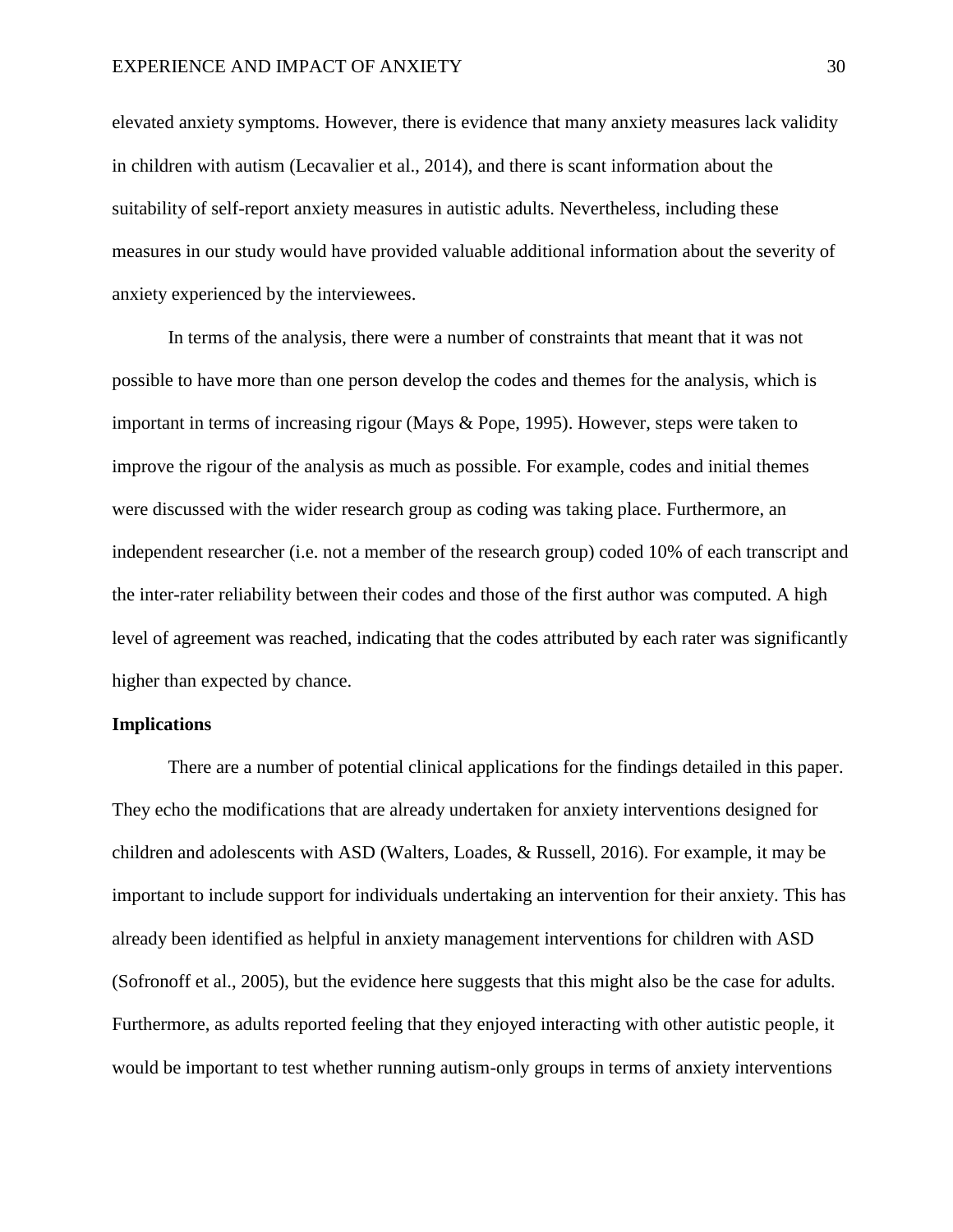helps outcomes or other aspects related to the feasibility of anxiety management programs (e.g. retention of participants).

Based on the findings from this study, we have a number of recommendations for individuals designing modified anxiety management interventions for adults with a diagnosis of ASD and significant anxiety symptoms. Firstly, minimising change and reducing uncertainty would be likely to help clients with ASD engage with interventions to manage anxiety. Secondly, it would be important to reduce miscommunication. Asking the person with ASD what their communication preferences are (e.g. Andrew preferred direct questions) may be particularly helpful. Thirdly, there could be potential implications in terms of designing interventions for anxiety management (e.g. providing support for participants in a group intervention to contact each other after the sessions have ended, specifically stimulating identification with the group rather than focusing on group contact). Finally, it is important to consider the views of autistic adults in the process of developing and adapting interventions to manage anxiety, as they are in the best position to provide insight about their own experiences of receiving help, and to provide suggestions for further improvement.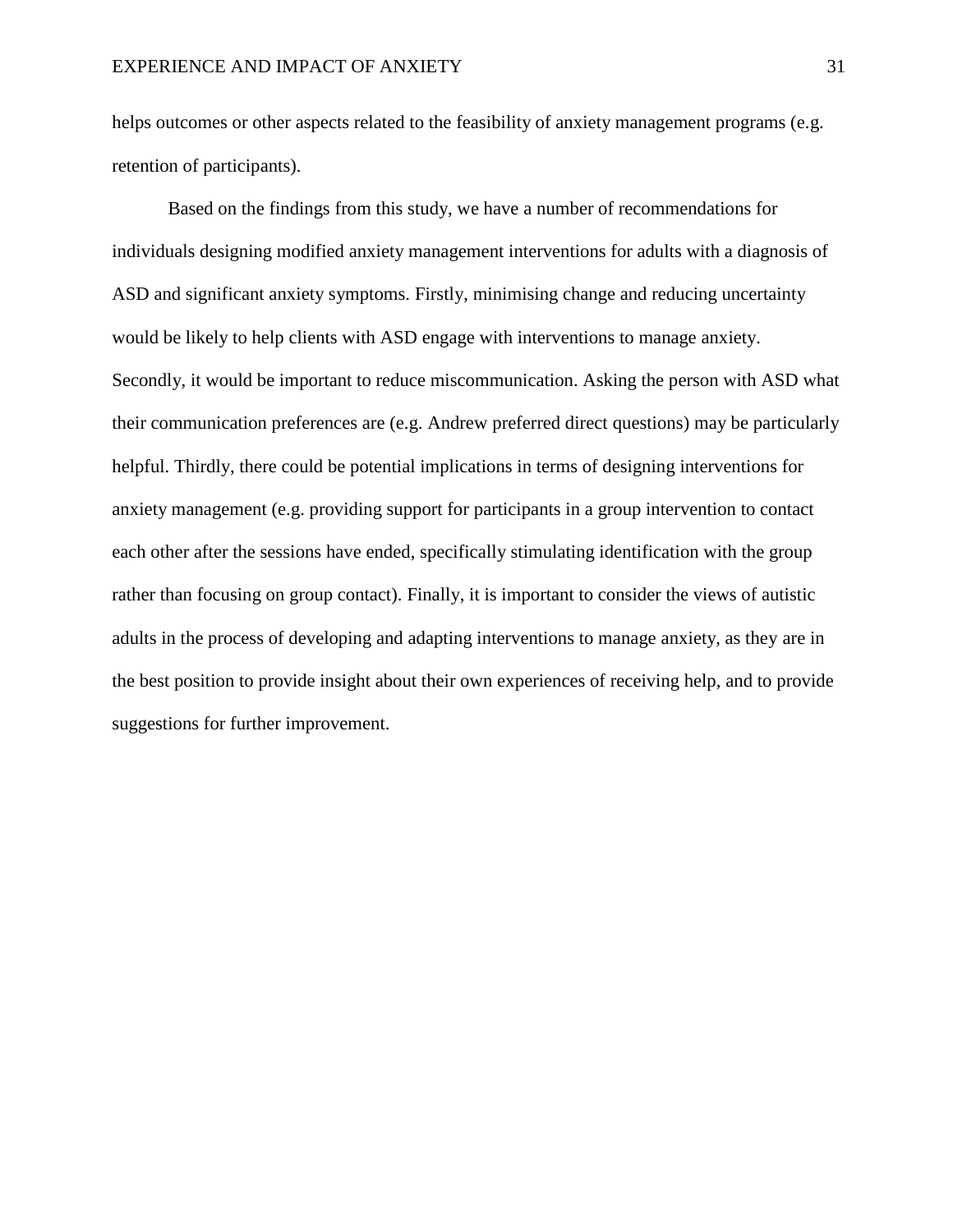#### References

- Bakken, T. L., Helverschou, S. B., Eilertsen, D. E., Heggelund, T., Myrbakk, E., & Martinsen, H. (2010). Psychiatric disorders in adolescents and adults with autism and intellectual disability: A representative study in one county in Norway. *Research in Developmental Disabilities*, *31*(6), 1669-1677.
- Braun, V., & Clarke, V. (2006). Using thematic analysis in psychology. *Qualitative Research in Psychology*, *3*(2), 77-101.
- Buescher, A.V., Cidav, Z., Knapp, M., & Mandell, D.S. (2014). Costs of autism spectrum disorders in the United Kingdom and the United States. *JAMA Pediatrics, 168*(8), 721- 728.
- Cage, E., Di Monaco, J., & Newell, V. (2017). Experiences of autism acceptance and mental health in autistic adults. *Journal of Autism and Developmental Disorders.* Advance online publication. Doi: 10.1007/s10803-017-3342-7
- Carter, N., Bryant-Lukosius, D., DiCenso, A., Blythe, J., & Neville, A. (2014). The use of triangulation in qualitative research. *Oncology Nursing Forum*, *41*(5), 545-547.
- Cridland, E. K., Jones, S. C., Caputi, P., & Magee, C. A. (2015). Qualitative research with families living with autism spectrum disorder: Recommendations for conducting semistructured interviews. *Journal of Intellectual and Developmental Disability*, *40*(1), 78-91.
- Cooper, K., Smith, L., & Russel, A, (2017). Social Identity, Self-Esteem, and Mental Health in Autism. *European Journal of Social Psychology.* Advance online publication. Doi: 10.1002/ejsp.2297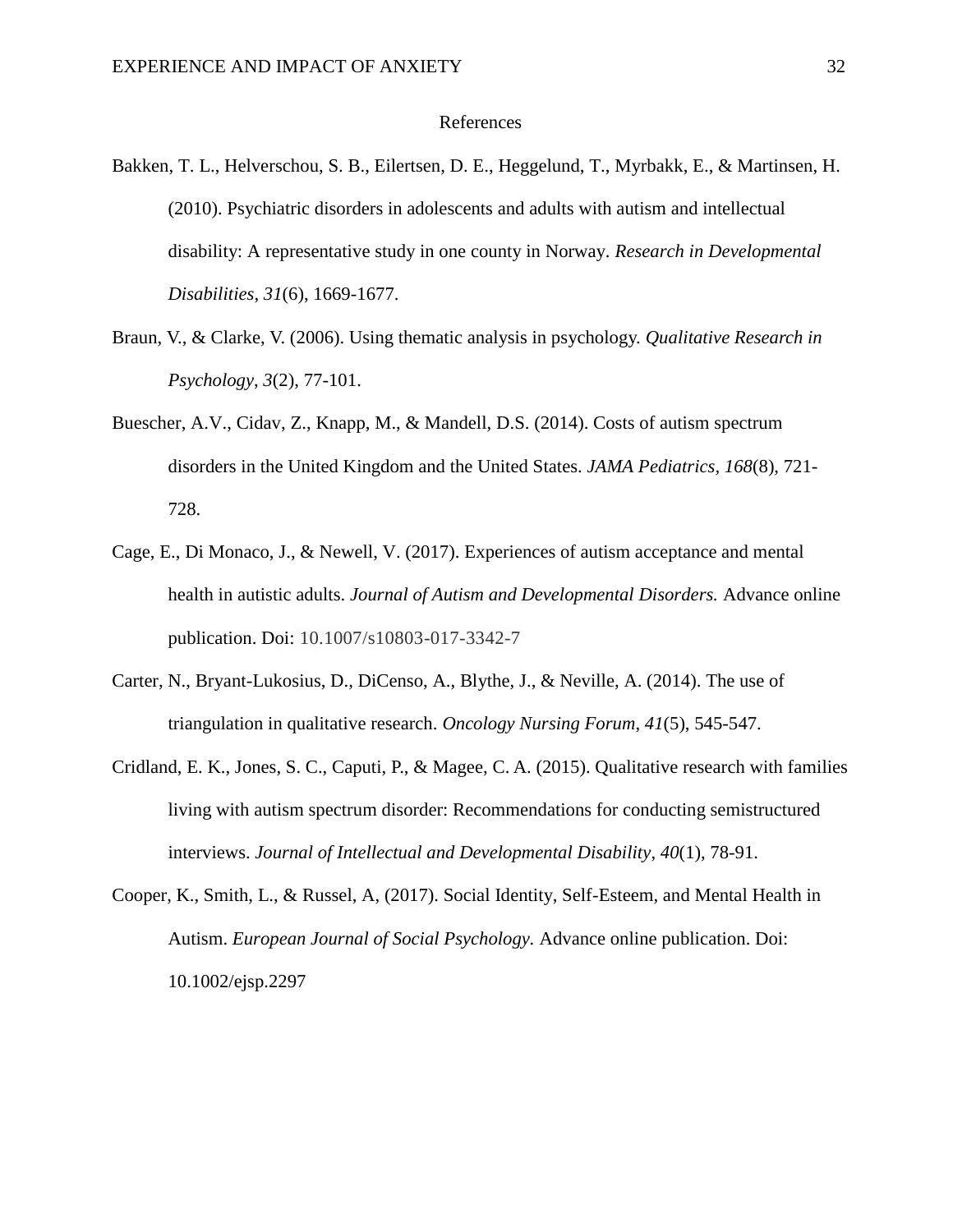- Cusack, J. & Sterry, R. (2016). Your questions: shaping future autism research. Retrieved from Autistica website: [https://www.autistica.org.uk/downloads/files/Autism-Top-10-Your-](https://www.autistica.org.uk/downloads/files/Autism-Top-10-Your-Priorities-for-Autism-Research.pdf)[Priorities-for-Autism-Research.pdf](https://www.autistica.org.uk/downloads/files/Autism-Top-10-Your-Priorities-for-Autism-Research.pdf)
- Davis, T. E., Moree, B. N., Dempsey, T., Reuther, E. T., Fodstad, J. C., Hess, J. A., ... & Matson, J. L. (2011). The relationship between autism spectrum disorders and anxiety: The moderating effect of communication. *Research in Autism Spectrum Disorders*, *5*(1), 324- 329.
- de Bruin, E. I., Ferdinand, R. F., Meester, S., de Nijs, P. F., & Verheij, F. (2007). High rates of psychiatric co-morbidity in PDD-NOS. *Journal of Autism and Developmental Disorders*, *37*(5), 877-886.
- Gillott, A., & Standen, P. J. (2007). Levels of anxiety and sources of stress in adults with autism. *Journal of Intellectual Disabilities*, *11*(4), 359-370.
- Gomot, M., & Wicker, B. (2012). A challenging, unpredictable world for people with autism spectrum disorder. *International Journal of Psychophysiology*, *83*(2), 240-247.
- Gomot, M., Blanc, R., Clery, H., Roux, S., Barthelemy, C., & Bruneau, N. (2011). Candidate electrophysiological endophenotypes of hyper-reactivity to change in autism. *Journal of Autism and Developmental Disorders*, *41*(6), 705-714.
- Guest, G., Namey, E., Taylor, J., Eley, N., & McKenna, K. (2017). Comparing focus groups and individual interviews: findings from a randomized study. *International Journal of Social Research Methodology.* Advanced online publication. doi:

10.1080/13645579.2017.1281601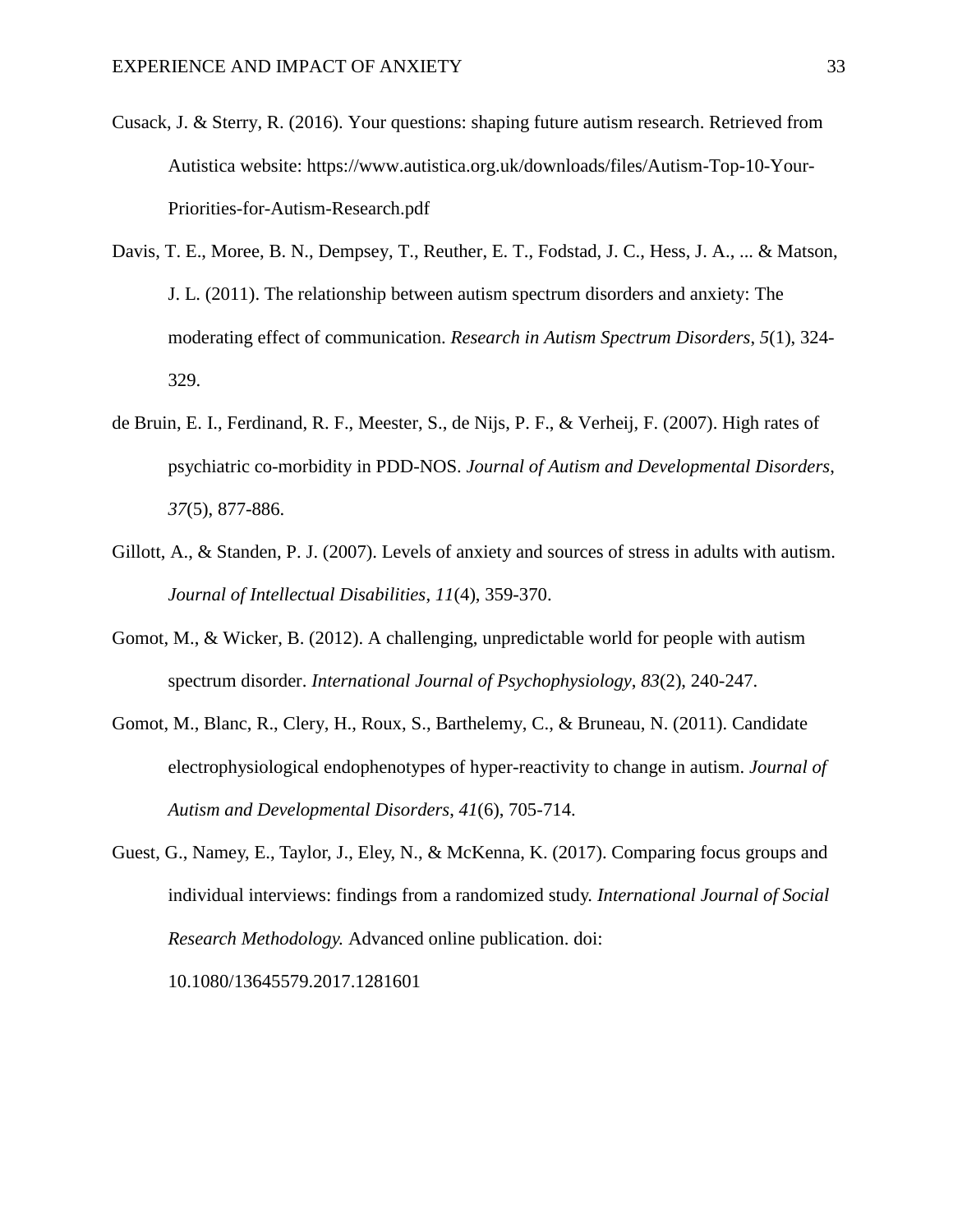- Hofvander, B., Delorme, R., Chaste, P., Nydén, A., Wentz, E., Ståhlberg, O., ... & Råstam, M. (2009). Psychiatric and psychosocial problems in adults with normal-intelligence autism spectrum disorders. *BMC Psychiatry*, *9*(1), 1.
- Howlin, P. (2000). Outcome in adult life for more able individuals with autism or Asperger syndrome. *Autism*, *4*(1), 63-83.
- Kenny, L., Hattersly, C., Molins, B., Buckley, C., Povey, C., & Pellicano, E. (2016). Which terms should be used to describe autism? Perspectives from the UK autism community. *Autism, 20*(4)*,* 442-462.
- Kerns, C. M., & Kendall, P. C. (2012). The presentation and classification of anxiety in autism spectrum disorder. *Clinical Psychology: Science and Practice*, *19*(4), 323-347.
- Kim, J. A., Szatmari, P., Bryson, S. E., Streiner, D. L., & Wilson, F. J. (2000). The prevalence of anxiety and mood problems among children with autism and Asperger syndrome. *Autism*, *4*(2), 117-132.
- Joshi, G., Petty, C., Wozniak, J., Henin, A., Fried, R., Galdo, M., ... & Biederman, J. (2010). The heavy burden of psychiatric comorbidity in youth with autism spectrum disorders: A large comparative study of a psychiatrically referred population. *Journal of Autism and Developmental Disorders*, *40*(11), 1361-1370.
- Loth, E., Carlos Gómez, J., & Happé, F. (2008). Detecting changes in naturalistic scenes: contextual inconsistency does not influence spontaneous attention in high‐functioning

people with autism spectrum disorder. *Autism Research*, *1*(3), 179-188.

- Mays, N., & Pope, C. (1995). Rigour and qualitative research. *British Medical Journal*, *311*(6997), 109.
- Michael, C. (2016). Why we need research about autism and ageing. *Autism*, *20*(5), 515-516.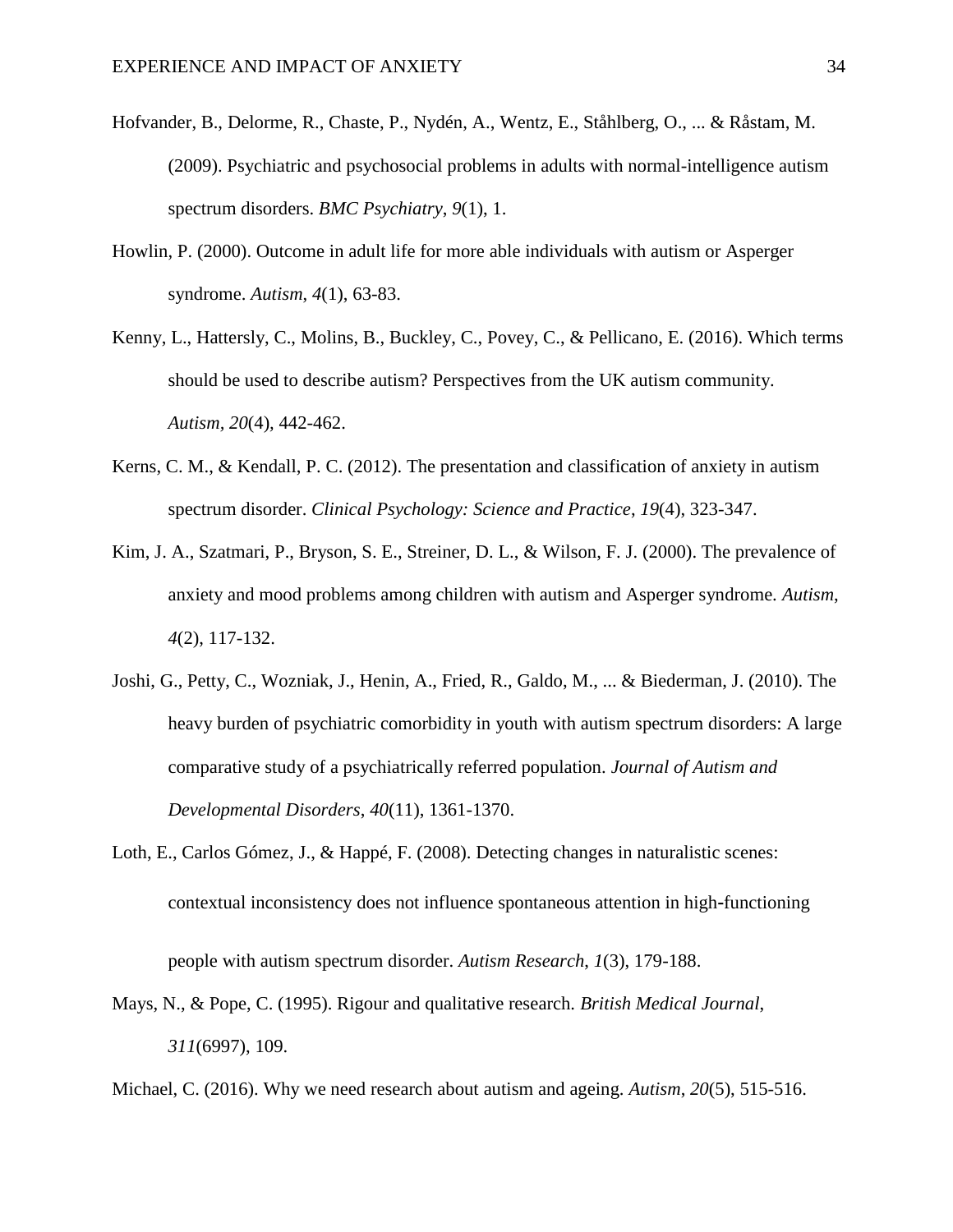- Ozsivadjian, A., Knott, F., & Magiati, I. (2012). Parent and child perspectives on the nature of anxiety in children and young people with autism spectrum disorders: A focus group study. *Autism*, *16*(2), 107-121.
- Sani, F., Herrera, M., Wakefield, J. R., Boroch, O., & Gulyas, C. (2012). Comparing social contact and group identification as predictors of mental health. *British Journal of Social Psychology*, *51*(4), 781-790.
- Simonoff, E., Pickles, A., Charman, T., Chandler, S., Loucas, T., & Baird, G. (2008). Psychiatric disorders in children with autism spectrum disorders: Prevalence, comorbidity, and associated factors in a population-derived sample. *Journal of the American Academy of Child & Adolescent Psychiatry*, *47*(8), 921-929.
- Sinha, P., Kjelgaard, M. M., Gandhi, T. K., Tsourides, K., Cardinaux, A. L., Pantazis, D., ... & Held, R. M. (2014). Autism as a disorder of prediction. *Proceedings of the National Academy of Sciences*, *111*(42), 15220-15225.
- Sofronoff, K., Attwood, T., & Hinton, S. (2005). A randomised controlled trial of a CBT intervention for anxiety in children with Asperger syndrome. *Journal of Child Psychology and Psychiatry*, *46*(11), 1152-1160.
- Sukhodolsky, D. G., Scahill, L., Gadow, K. D., Arnold, L. E., Aman, M. G., McDougle, C. J., ... & Vitiello, B. (2008). Parent-rated anxiety symptoms in children with pervasive developmental disorders: Frequency and association with core autism symptoms and cognitive functioning. *Journal of Abnormal Child Psychology*, *36*(1), 117-128.
- Trembath, D., Germano, C., Johanson, G., & Dissanayake, C. (2012). The experience of anxiety in young adults with autism spectrum disorders. *Focus on Autism and Other Developmental Disabilities*, *27*(4), 213-224.